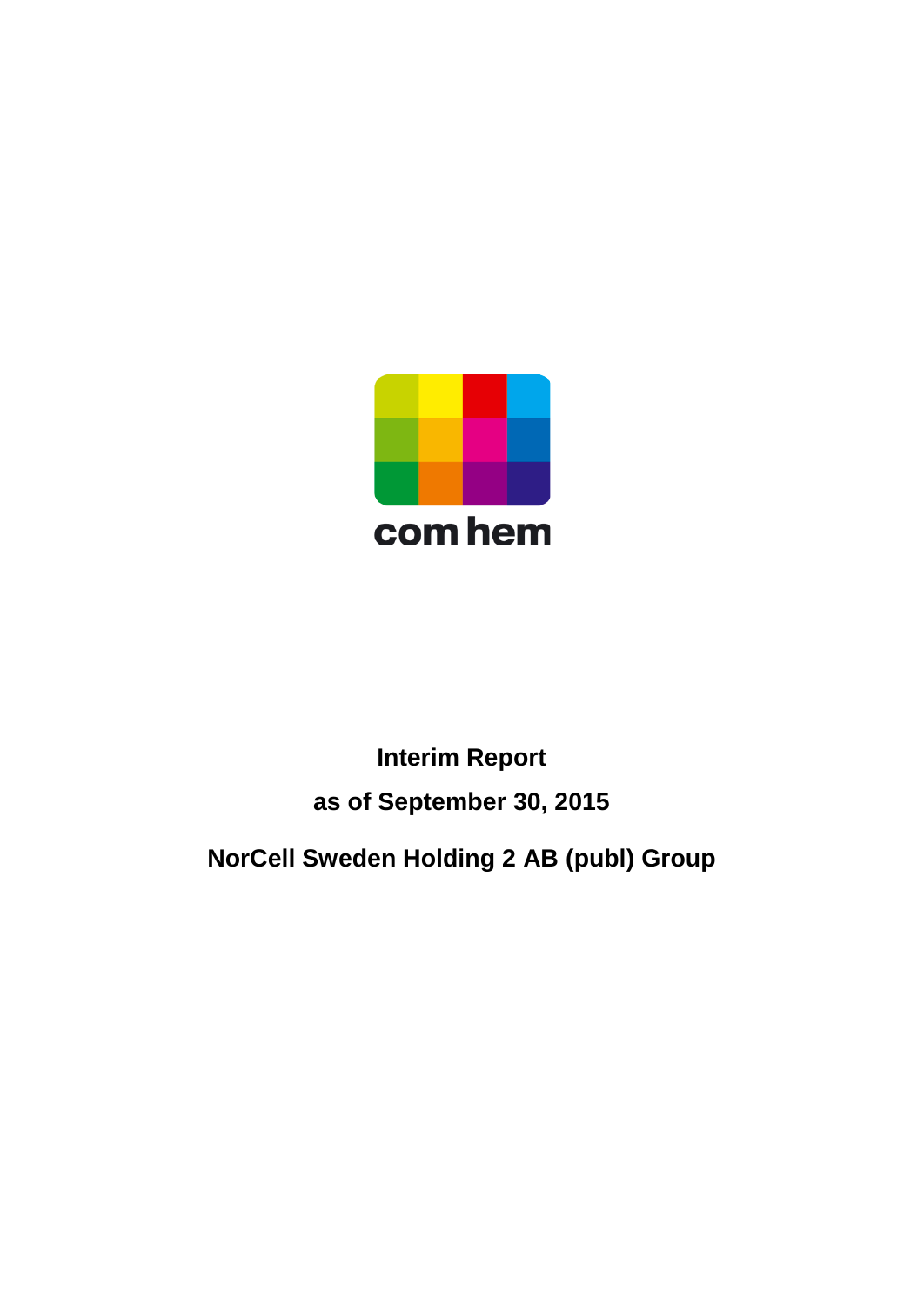**FOR IMMEDIATE RELEASE** Date: November 3, 2015

Time: 07:30 CET

### **IMPORTANT INFORMATION**

For investors and prospective investors in NorCell Sweden Holding 2 AB (publ) Senior Notes, please refer to this interim report as of September 30, 2015 (the "**Interim Report**") presenting the NorCell Sweden Holding 2 AB (publ) Group's condensed consolidated financial statements for the period July 1, 2015 to September 30, 2015 and January 1, 2015 to September 30, 2015.

In this Interim Report, the terms "we", "our", "us", the "Company", the "Group" and "Com Hem", refer to NorCell Sweden Holding 2 AB (publ), or NorCell Sweden Holding 2 AB (publ) and its subsidiaries, as the context requires. The term "**NorCell Group**" refers to NorCell Sweden Holding 2 AB (publ) and its subsidiaries. Com Hem Holding AB is the parent company of NorCell Sweden Holding 2 AB (publ). The Com Hem Holding AB share is listed on Nasdaq Stockholm.

Certain numerical information and other amounts and percentages presented in this Interim Report may not sum due to rounding. In addition, certain figures in this document have been rounded to the nearest whole number.

As used herein, the symbol "n/m" means "not meaningful", and "n/a" means "not applicable".

For definitions and glossary, please refer to the Group's Annual Report 2014.

This Interim Report has not been reviewed by the Company's auditors.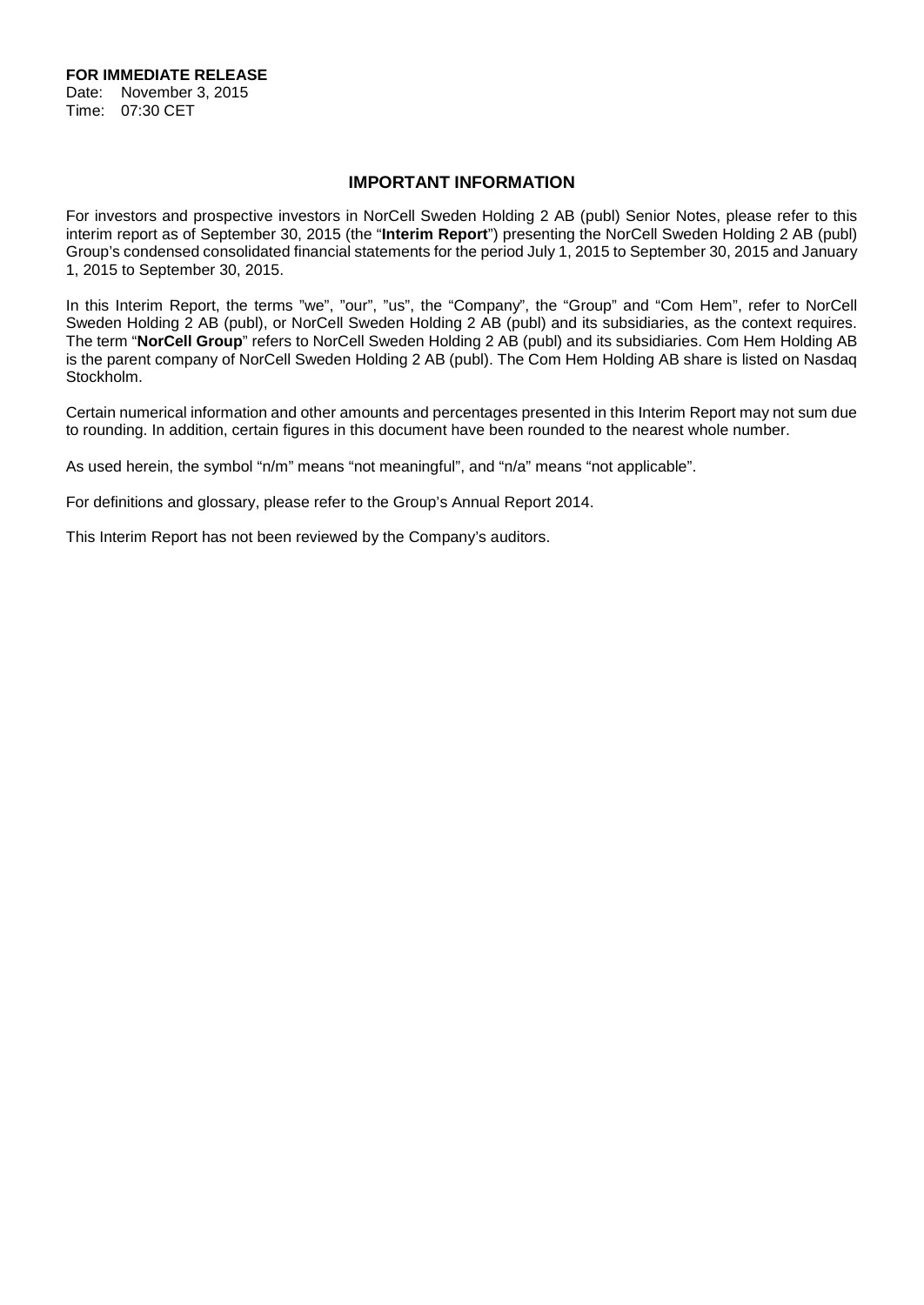### **DISCLOSURE REGARDING FORWARD-LOOKING STATEMENTS**

This Interim Report contains various forward-looking statements that reflect Management's current view with respect to future events and anticipated financial and operational performance. Forward-looking statements as a general matter are all statements other than statements as to historical facts or present facts or circumstances. The words "believe", "expect", "anticipate", "intend", "may", "plan", "estimate", "will", "should", "could", "aim" or "might", or, in each case, their negative, or similar expressions, identify certain of these forward-looking statements. Other forwardlooking statements can be identified in the context in which the statements are made. Forward-looking statements appear in a number of places in this Interim Report, including, without limitation, in the sections entitled "*Results of Operations and Financial Condition*", and include, among other things, statements relating to:

- The Group's strategy, outlook and growth prospects;
- the Group's operational and financial targets;
- the Group's liquidity, capital resources and capital expenditures;
- the Group's planned investments;
- the expectations as to future growth in demand for the Group's products and services;
- general economic trends and trends in the television and telecommunications industries;
- the impact of regulations on the Group and the Group's operations;
- the competitive environment in which the Group operates; and
- the outcome of legal proceedings.

Although Com Hem believes that the expectations reflected in these forward-looking statements are reasonable, Com Hem can give no assurances that they will materialise or prove to be correct. Because these statements are based on assumptions or estimates and are subject to risks and uncertainties, the actual results or outcome could differ materially from those set out in the forward-looking statements as a result of, among others:

- Television, broadband and fixed-telephony penetration and other market developments;
- competition from local or international cable, telecommunications, media, production or alternative technology companies, including local area networks, satellite, Internet-protocol television, hybrid television, wireless broadband companies and OTT services;
- changes in international, national and local economic, political, business, industry and tax conditions;
- changes in underlying consumer behavior, including changes in consumer television viewing and preferences;
- changes in technology;
- changes in content prices;
- consolidation in the cable or telecommunications industry;
- the Group's ability to generate the funds needed to service the Group's debt;
- factors affecting the Group's leverage and the Group's ability to service debt;
- the effects of operating and financial restrictions in the Group's debt instruments;
- the ability to successfully develop and expand the range of products and services offered;
- the ability to retain or replace key personnel; and
- change in the Group's business strategy, development and investment plans.

These forward-looking statements speak only as of the date of this Interim Report. Com Hem expressly undertakes no obligation to publicly update or revise any forward-looking statements, whether as a result of new information, future events or otherwise, other than as required by law or regulation. Accordingly, investors and prospective investors are cautioned not to place undue reliance on any of the forward-looking statements herein.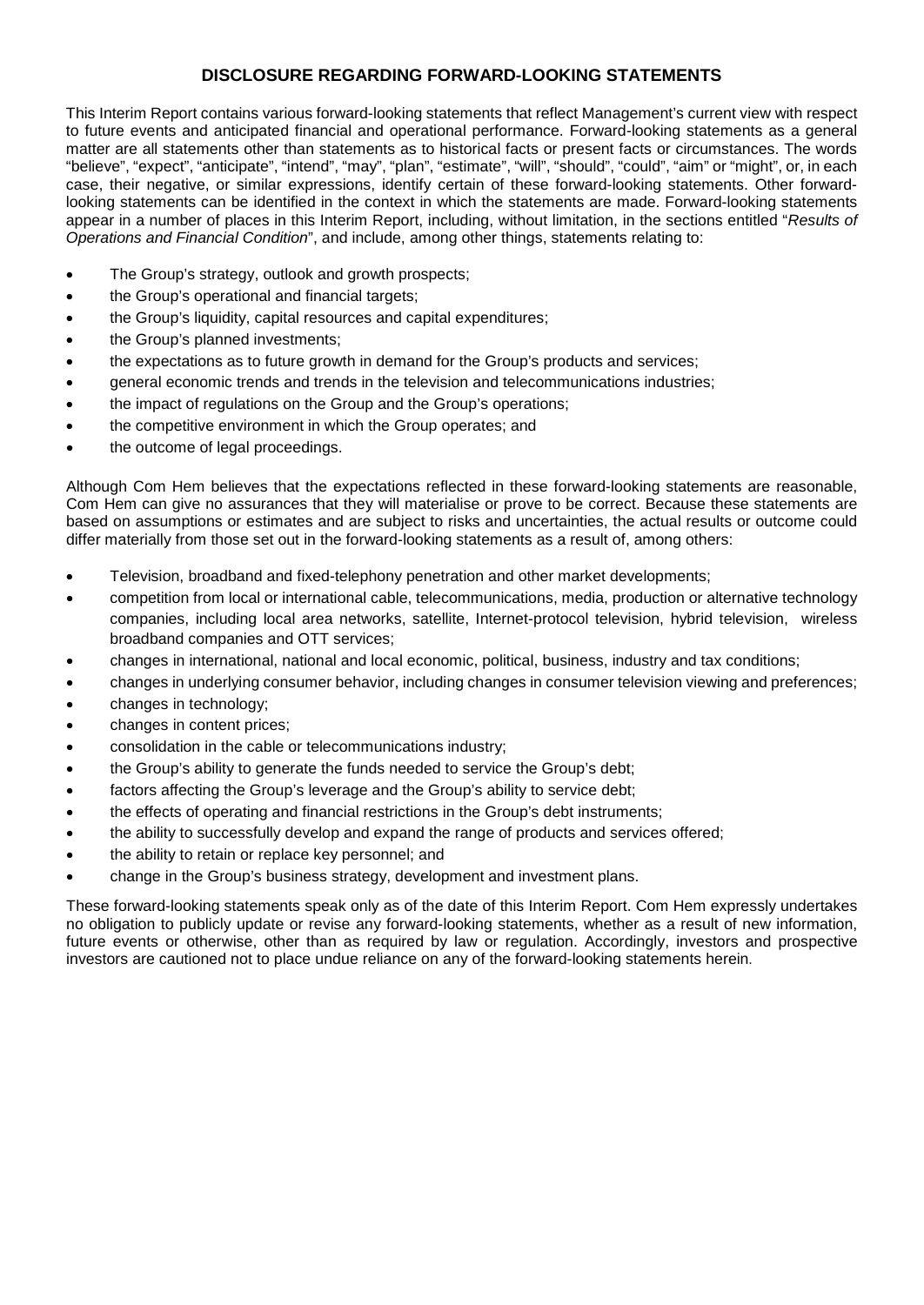# **TABLE OF CONTENTS**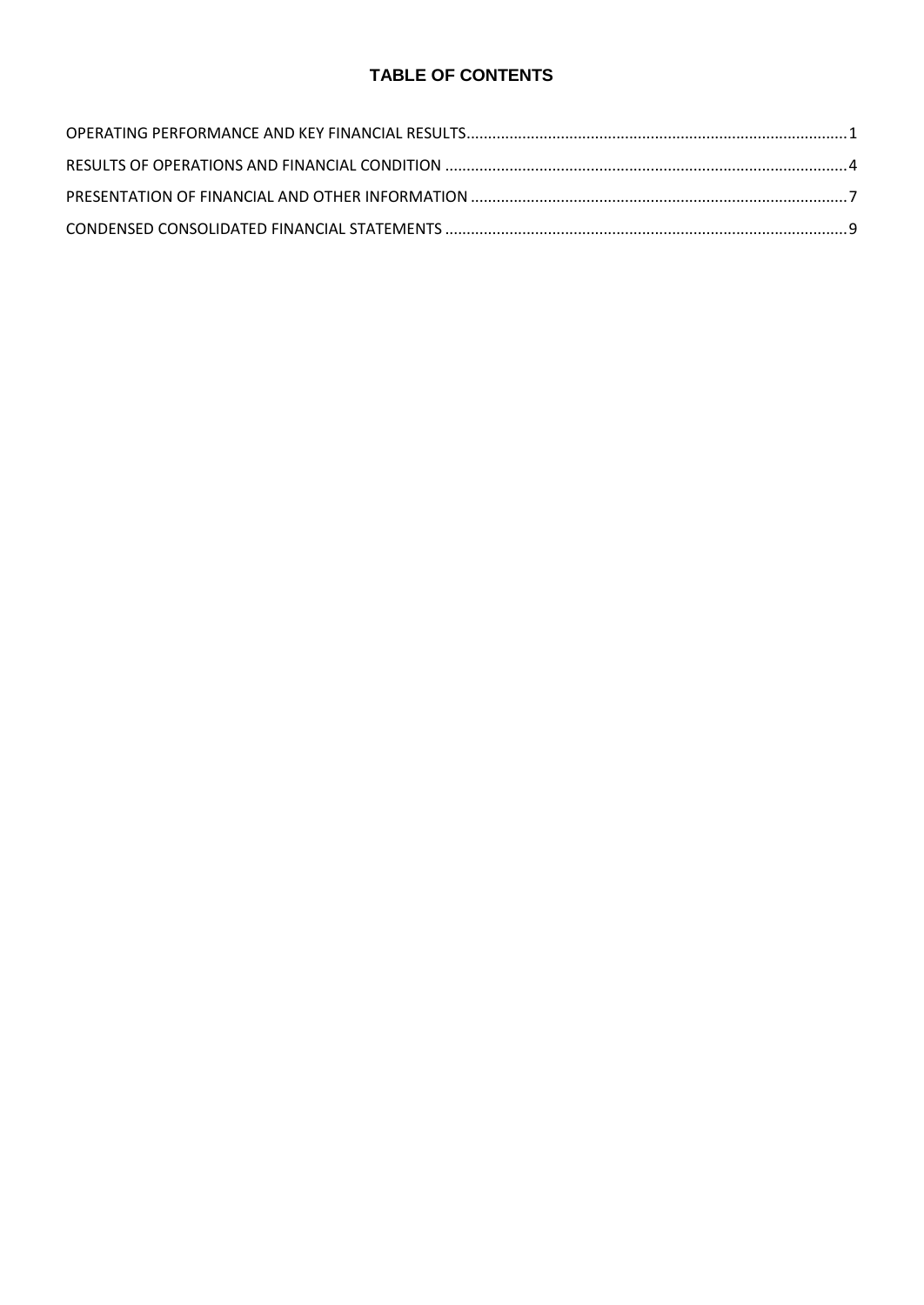## **OPERATING PERFORMANCE AND KEY FINANCIAL RESULTS**

*The following chapter presents the operating performance and key financial results for the three months ended September 30, 2015, and September 30, 2014, unless otherwise stated. You should read this table in conjunction with "Results of Operations and Financial Condition", "Presentation of Financial and Other Information" and "Condensed Consolidated Financial Statements", which are included elsewhere in this Interim Report.* 

### **Operating Performance**

The table below sets forth, as of and for each of the periods indicated, homes connected, landlord ARPU, unique consumer subscribers, total consumer RGUs, consumer RGUs per unique subscriber, consumer ARPU, consumer churn and RGUs by service.

|                                                | As of and for the three    |       | As of and for the three                    |       | As of and for the<br>three months<br>ended |
|------------------------------------------------|----------------------------|-------|--------------------------------------------|-------|--------------------------------------------|
|                                                | months ended September 30, |       | months ended June 30,                      |       | December 31,                               |
|                                                | 2015                       | 2014  | 2015                                       | 2014  | 2014                                       |
|                                                |                            |       | (in thousands, except otherwise indicated) |       |                                            |
| <b>Landlord Business</b>                       |                            |       |                                            |       |                                            |
|                                                | 1,942                      | 1,846 | 1,930                                      | 1,832 | 1,876                                      |
|                                                | 29                         | 35    | 30                                         | 35    | 33                                         |
| <b>Consumer Business</b>                       |                            |       |                                            |       |                                            |
|                                                | 903                        | 861   | 894                                        | 846   | 876                                        |
|                                                | 1.610                      | 1,531 | 1,600                                      | 1,503 | 1,566                                      |
| Consumer RGUs per unique subscriber (in units) | 1.78                       | 1.78  | 1.79                                       | 1.78  | 1.79                                       |
|                                                | 363                        | 361   | 361                                        | 360   | 361                                        |
|                                                | 12.9                       | 14.8  | 13.7                                       | 16.4  | 14.2                                       |
| <b>Consumer RGUs</b>                           |                            |       |                                            |       |                                            |
|                                                | 631                        | 607   | 627                                        | 599   | 618                                        |
|                                                | 213                        | 132   | 204                                        | 103   | 164                                        |
|                                                | 648                        | 594   | 637                                        | 577   | 612                                        |
|                                                | 331                        | 329   | 337                                        | 326   | 337                                        |

(1) Homes connected represent the number of residential units to which Com Hem provides an analogue or digital connection, primarily through long-term contracts with landlords of MDUs, but also through service provider agreements with communication operators.

(2) ARPU is calculated by dividing the revenue for the respective period by the average number of RGUs for that period and further by the number of months in the period. The average number of RGUs is calculated as the number of RGUs on the first day in the respective period plus the number of RGUs on the last day of the respective period divided by two.

(3) Unique consumer subscribers represent the number of individual end users who subscribed for one or more of Com Hem's upgraded digital services as of the date indicated.

(4) Consumer RGUs (revenue generating units) relate to sources of revenue, which may not always be the same as subscriber numbers. For example, one person may subscribe for two different services, thereby accounting for only one subscriber but two RGUs.

(5) Consumer ARPU is calculated by dividing all digital TV, broadband, fixed-telephony and other revenue that can be allocated to each consumer service, by the average number of total unique subscribers for the respective period, and further by the number of months in the period. The average number of total unique subscribers is calculated as the number of unique subscribers on the first day in the respective period plus the number of unique subscribers on the last day of the respective period, divided by two.

(6) Consumer churn is defined as the voluntary or involuntary discontinuance of services by a subscriber.

### **Landlord Business**

As of September 30, Com Hem had 1,942,000 homes connected, an increase of 13,000 households in the third quarter. The increase comes mainly from the addition of new open LANs, as well as organic growth in existing open LANs.

Landlord ARPU decreased by SEK 1 to SEK 29, compared with the second quarter of 2015. The decline was due to the lower prices arising from contract renegotiations, and the decision by some landlords to sign group agreements when extending their agreements resulting in revenue previously recognised under landlord services relating to consumer services is now recognised under consumer services when the agreement has been extended. In addition, ARPU was also impacted by new homes connected via open LAN, where Com Hem does not provide any basic TV service and does not, therefore, receive any landlord revenue.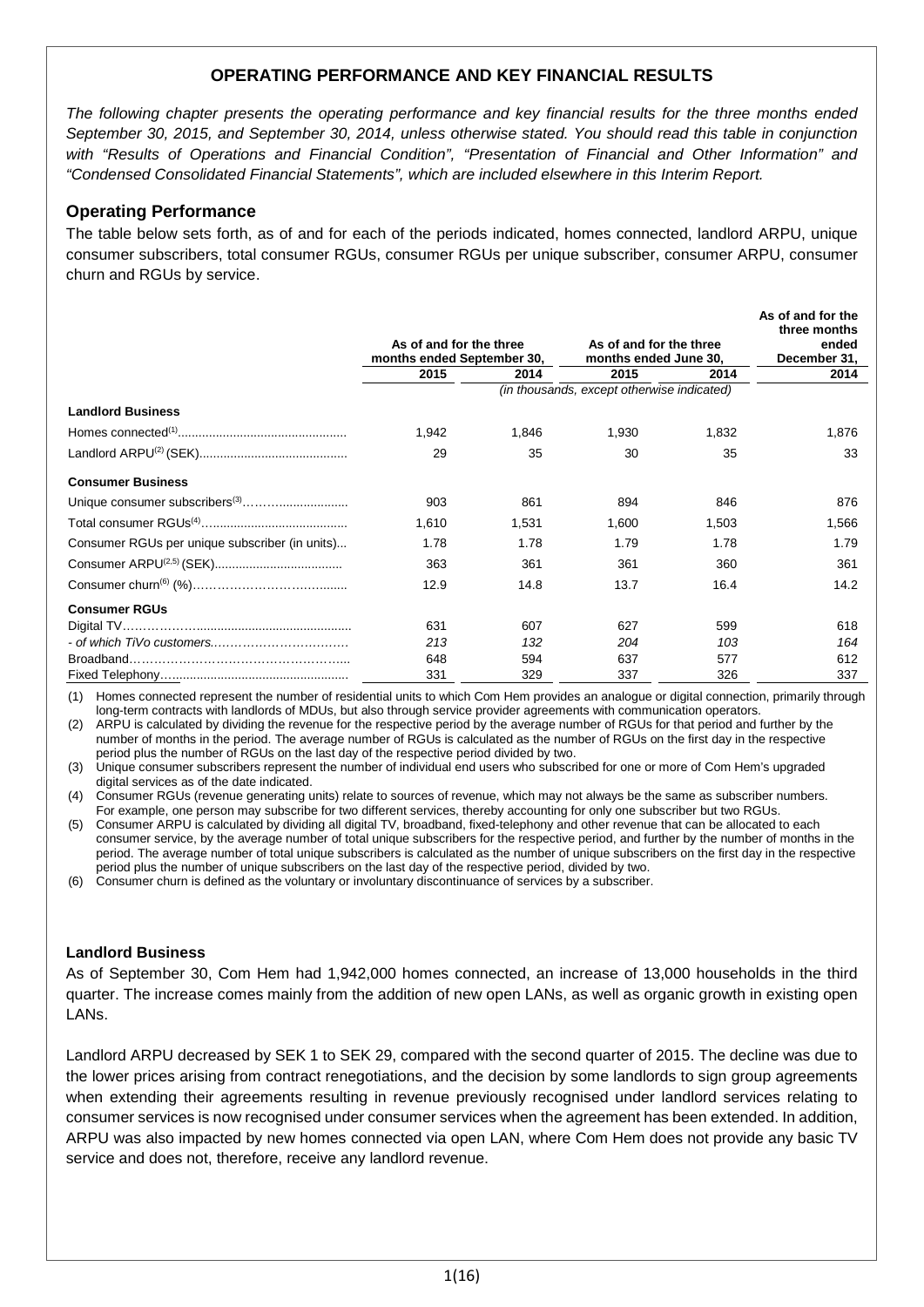### **Consumer Business**

As of September 30, the number of unique consumer subscribers increased by 9,000 to 903,000 as a result of continued stable growth in broadband and digital TV RGUs.

The number of consumer RGUs was 1,610,000, an increase of 10,000, due to continued stable growth in broadband and digital TV RGUs.

Consumer ARPU amounted to SEK 363 for the quarter, up SEK 2 compared with the second quarter of 2015, due to the price adjustments announced in spring with gradual effect during the second and third quarters.

The churn rate, expressed as the percentage of consumer subscriber discontinuance on an annual basis, was 12.9 per cent in the third quarter, a decrease of 0.8 p.p. from 13.7 per cent in the second quarter of 2015. The positive trend in the churn rate thus continued and was attributable to increased customer satisfaction following a temporary negative spike in the second quarter due to the price adjustments announced during the spring.

### **Consumer RGUs**

The number of broadband RGUs rose 11,000 to 648,000 in the third quarter. Growth during the quarter reflects the continued high demand for Com Hem's market-leading broadband offering, which led to an increase in the number of broadband RGUs for the tenth consecutive quarter. The proportion of new customers who purchased broadband speeds of 100 Mbit/s or higher also continued to increase to 77 per cent, compared with 76 per cent in the second quarter of 2015.

In the third quarter, the number of digital TV RGUs rose 4,000 to 631,000. Since the TiVo service was launched in October 2013, 213,000 digital TV customers have signed a TiVo subscription, representing 34 per cent of the total digital TV RGU base.

The number of fixed-line telephony RGUs amounted to 331,000, down 5,000 compared with the preceding quarter. The decrease in fixed-line telephony RGUs was mainly due to lower new sales of telephony services during the second and third quarter.

### **Other Major Events During the Third quarter**

For the first time, the number of unique consumer subscribers exceeded 900,000, totalling 903,000 at the end of the quarter.

A record-low churn rate of 12.9 per cent, down from 13.7 per cent in the second quarter.

Com Hem extended its partnership agreements with TV4 and Netflix.

Secured refinancing of the Euro Senior Notes, which is expected to save the company about SEK 100m in interest expense per annum, with effect from November 2015.

### **Major Events After the Third quarter**

Gävle's municipal housing company, Gavlegårdarna, extended its agreement with Com Hem for a period of two years with an option to extend the term for another five years. The agreement means that access to broadband, digital TV and telephony from Com Hem will continue for Gavlegårdarna's 15,300 households.

Tobias Lennér appointed head of our B2B business and CEO of Phonera.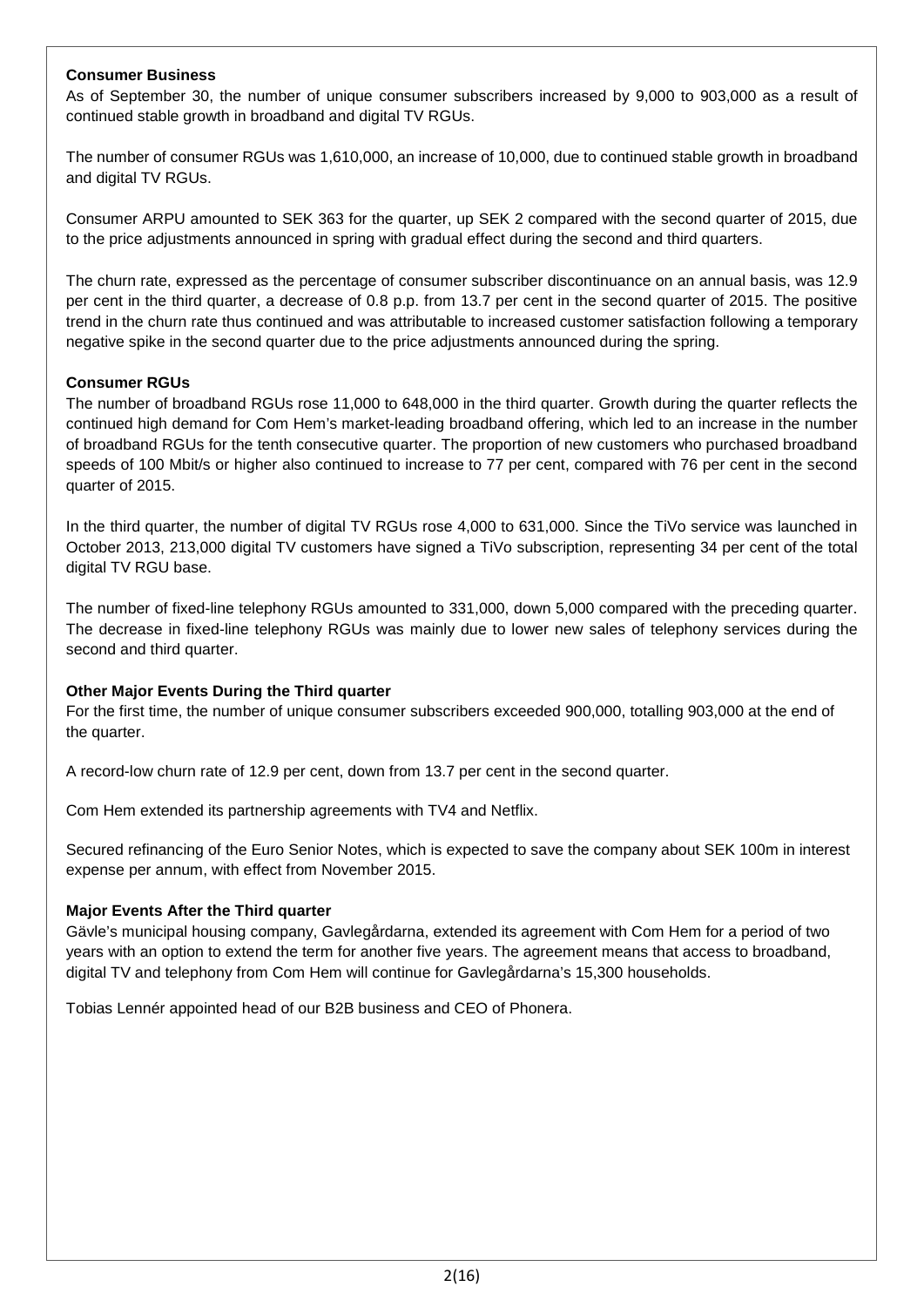# **Key Financial Results**

The table below sets forth, as of and for each of the periods indicated, revenue, Underlying EBITDA, Net result for the period, capital expenditure and operating free cash flow.

| For the three<br>months ended September 30, |       | For the nine<br>months ended September 30, | For the year<br>ended<br>December 31, |                   |
|---------------------------------------------|-------|--------------------------------------------|---------------------------------------|-------------------|
| 2015                                        | 2014  | 2015                                       | 2014                                  | 2014              |
| (SEK in millions)                           |       | (SEK in millions)                          |                                       | (SEK in millions) |
| 1.255                                       | 1.210 | 3.729                                      | 3.532                                 | 4.761             |
| 593                                         | 577   | 1.759                                      | 1.687                                 | 2,267             |
| (140)                                       | (152) | (257)                                      | (989)                                 | (1,350)           |
| 219                                         | 257   | 732                                        | 711                                   | 1.051             |
| 374                                         | 320   | 1.026                                      | 976                                   | 1.216             |

(1) Operating free cash flow is defined as Underlying EBITDA less Capital expenditure

### **Revenue for the Third quarter 2015**

Total revenue rose SEK 45m to SEK 1,255m, compared with the third quarter of 2014.

### **Underlying EBITDA development for the Third quarter 2015**

Underlying EBITDA increased SEK 16m to SEK 593m, and the Underlying EBITDA margin was 47.3 (47.7) per cent. The increase in Underlying EBITDA was mainly due to revenue growth from consumer services. The Underlying EBITDA margin was slightly lower as a result of higher marketing costs and changes in the revenue mix, with a decrease in revenue from the high margin landlord and fixed telephony services compensated by increase in revenue from services with slightly lower margins.

### **Net result for the period**

The Group recognised a net loss of SEK 140m (152) in the three months ended September 30, 2015.

### **Capital expenditure for the Third quarter 2015**

Capital expenditure for the third quarter amounted to SEK 219m, comprising 17.4 per cent of revenue. The year- onyear decline of SEK 38m was mainly due to lower capitalised sales commissions and lower IT investments. The decline in capitalised sales commissions was primarily the result of lower RGU growth during the third quarter of 2015 compared with the same quarter last year. IT investments fell due to the lower expenses for development projects. As previously announced, capital expenditure for the full-year 2015 is expected to be at approximately the same level as in the preceding year, but decline as a percentage of revenue due to revenue growth.

### **Operating free cash flow for the Third quarter 2015**

Operating free cash flow increased SEK 54m in the third quarter, corresponding to 16.9 per cent, and amounted to SEK 374m (320). The increase was mainly the result of a higher Underlying EBITDA contribution and lower capitalised sales commissions compared with the same quarter last year.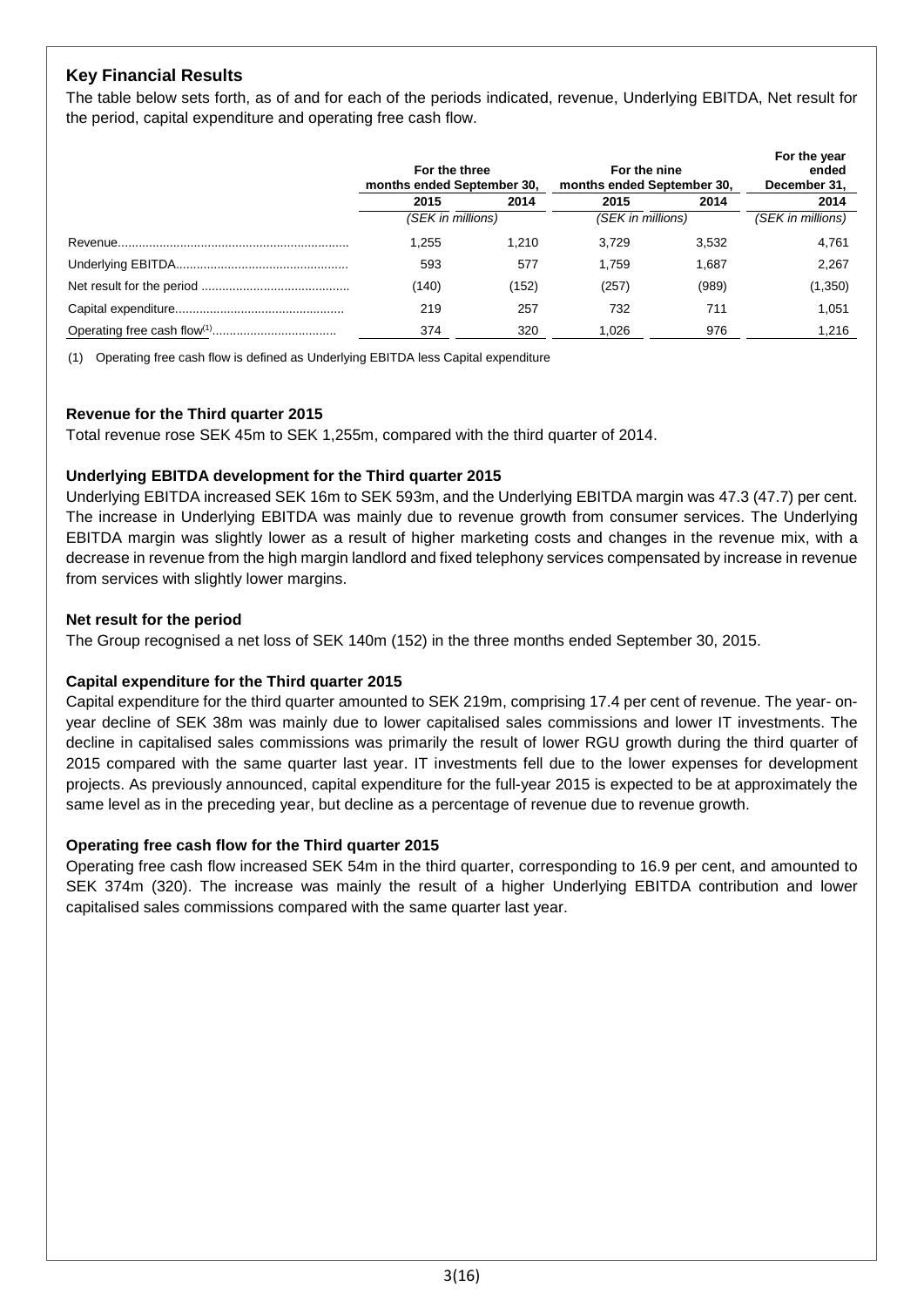# **RESULTS OF OPERATIONS AND FINANCIAL CONDITION**

*The following is a discussion and analysis of the results of operations and financial condition of the Group, based on the unaudited condensed consolidated financial statements of the NorCell Group as of and for the three months and as of and for the nine months ended September 30, 2015 and 2014. You should read this discussion in conjunction with the condensed consolidated financial statements included elsewhere in this Interim Report.*

## **Selected Financial Data**

### **Condensed Consolidated Income Statement**

| For the three<br>months ended September 30, |       | For the nine<br>months ended September 30. | For the year<br>ended<br>December 31, |                   |
|---------------------------------------------|-------|--------------------------------------------|---------------------------------------|-------------------|
| 2015                                        | 2014  | 2015                                       | 2014                                  | 2014              |
| (SEK in millions)                           |       | (SEK in millions)                          |                                       | (SEK in millions) |
| 1,255                                       | 1,210 | 3,729                                      | 3,532                                 | 4,761             |
| (620)                                       | (580) | (1.834)                                    | (1.714)                               | (2,315)           |
| 635                                         | 630   | 1,895                                      | 1,818                                 | 2,446             |
| (367)                                       | (358) | (1, 137)                                   | (1, 103)                              | (1, 491)          |
| (72)                                        | (66)  | (199)                                      | (191)                                 | (256)             |
| 4                                           | 0     | (9)                                        | (12)                                  | (26)              |
| 200                                         | 205   | 551                                        | 511                                   | 672               |
| (379)                                       | (341) | (879)                                      | (1,728)                               | (2,572)           |
| 38                                          | (16)  | 71                                         | 228                                   | 550               |
| (140)                                       | (152) | (257)                                      | (989)                                 | (1,350)           |

#### **Revenue**

Total revenue rose SEK 45m to SEK 1,255m, compared with the third quarter of 2014. Total revenue for the first nine months rose SEK 197m to SEK 3,729m. Adjusted for the acquisition of Phonera, which is included in the Group's financial statements as of 31 March 2014, the increase was SEK 134m, representing an organic growth of 3.8 per cent.

The table below sets forth, for each of the periods indicated, revenue by service:

|                | For the three<br>months ended September 30, |       | For the nine<br>months ended September 30, | For the year<br>ended<br>December 31, |                   |  |
|----------------|---------------------------------------------|-------|--------------------------------------------|---------------------------------------|-------------------|--|
|                | 2015                                        | 2014  | 2015                                       | 2014                                  | 2014              |  |
| <b>Service</b> | (SEK in millions)                           |       | (SEK in millions)                          |                                       | (SEK in millions) |  |
|                | 946                                         | 889   | 2.796                                      | 2.632                                 | 3,540             |  |
| Landlord.      | 171                                         | 192   | 525                                        | 588                                   | 774               |  |
| <b>B2B.</b>    | 76                                          | 73    | 230                                        | 145                                   | 222               |  |
|                | 61                                          | 57    | 178                                        | 167                                   | 226               |  |
|                | 1,255                                       | 1,210 | 3,729                                      | 3,532                                 | 4,761             |  |

*Comparisons between Q3 2015 and Q3 2014, unless otherwise stated.*

### *Consumer Services*

Revenue from consumer services rose SEK 58m, amounting to SEK 946m in the three months ended September 30, 2015. The increase was due to higher revenue from both our broadband and digital TV services.

Revenue from broadband services rose SEK 52m, amounting to SEK 425m. The increase in broadband revenue is attributable to more RGUs, an improved speed mix due to continued strong demand for our high-speed broadband packages, and the price adjustments gradually implemented during the last two quarters.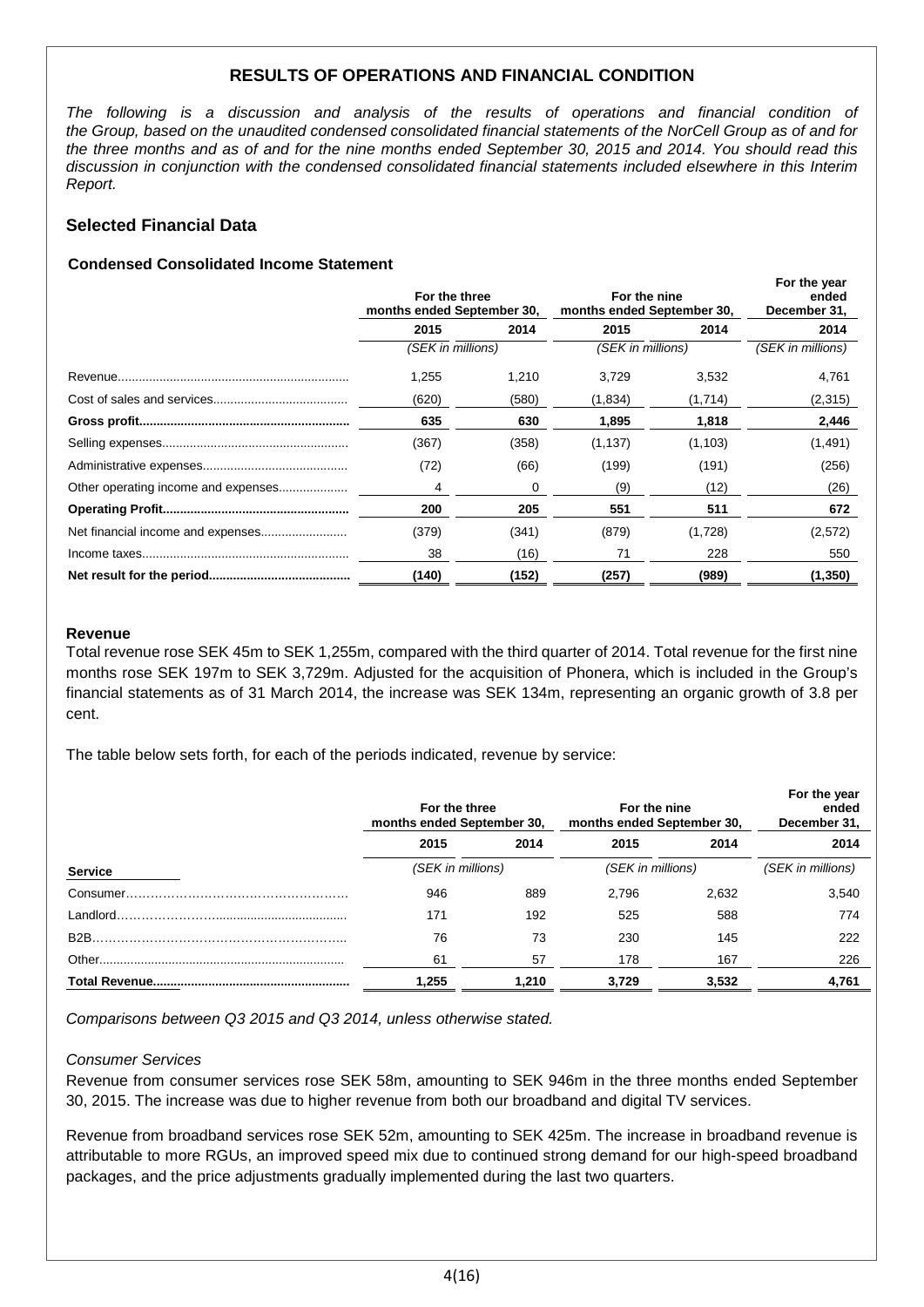Revenue from digital TV rose SEK 14m, amounting to SEK 446m. The increase in digital TV revenue was due to a higher proportion of RGUs with TiVo packages, and the price adjustments implemented in some of the digital TV base in the second and third quarters. The revenue increase attributable to TiVo and price adjustments was partly offset by lower revenue from activation fees as a result of lower new sales and fewer migrations to TiVo compared with the same quarter last year.

The increased revenue from broadband and digital TV services, which totalled SEK 75m, was partly offset by a decrease of SEK 8m in revenue from fixed-line telephony, mainly due to lower variable fees.

### *Landlord Services*

Revenue from landlord services declined SEK 20m, amounting to SEK 171m. The decline was mainly attributable to the lower prices arising from contract renegotiations, and a decision by some landlords to sign group agreements when extending the agreements, where revenue was previously recognised under landlord services, but the portion relating to consumer services is now recognised under consumer services when their agreements are extended. The decline is also due to lower index increases, which, in prior years, offset the price reductions arising from the renegotiation of landlord agreements.

### *B2B Services*

B2B revenue was SEK 76m. The increase of SEK 4m is the result of growth of SEK 10m in Com Hem's network (OnNet) comprising 8,000 new, unique B2B SoHo OnNet customers compared with the same quarter last year. However, the increase in revenue was offset by lower telephony income in Phonera's OffNet operations.

### *Other Revenue*

The Group's other revenue increased SEK 4m to SEK 61m, primarily due to higher revenue from iTUX, the Group's communication operator.

### **Operating profit** (**EBIT)**

Operating profit for the third quarter amounted to SEK 200m, down SEK 5m. The decline in operating profit was mainly due to a SEK 24m higher depreciation and amortisation of CPEs and capitalised sales commissions, which were the result of volume growth in previous quarters this year and last year in both the consumer and the B2B operations. Operating profit for the first nine months of the year amounted to SEK 551m, up SEK 39m.

### **Depreciation and amortisation**

Depreciation and amortisation for the third quarter increased SEK 24m to SEK 388m. The higher depreciation and amortisation was due to higher investments in CPEs (cost of services sold) and capitalised sales commission (selling expenses), as a result of increased sales in previous quarters this year and last year in both the consumer and the B2B operations. Depreciation and amortisation for the first nine months of the year increased SEK 92m to SEK 1,154m. The higher depreciation and amortisation was due to increased investments in CPEs (cost of services sold) and capitalised sales commission (selling expenses), as a result of higher sales in previous quarters this year and last year in both the consumer and the B2B businesses, and increased amortisation of customer relationships due to the acquisition of Phonera on 31 March 2014.

### **Net Financial Income and Expenses**

Net financial income and expenses in the third quarter amounted to a net expense of SEK 379m (341). The increase of SEK 38m was due to higher net currency losses from EUR denominated debts partially offset by an increase in fair value of derivatives and lower average interest expense, mainly due to the refinancing carried out in the fourth quarter of 2014.

### **Income Taxes**

The Group recognised a deferred tax income of SEK 38m (deferred tax expense of SEK 16m) for the three months ended September 30, 2015. Deferred tax income was SEK 71m (228) for the nine months ended September 30, 2015.

### **Net Result for the Period**

The Group recognised a net loss of SEK 140m (152) for the three months ended September 30, 2015, and a net loss of SEK 257m (989) for the nine months ended September 30, 2015.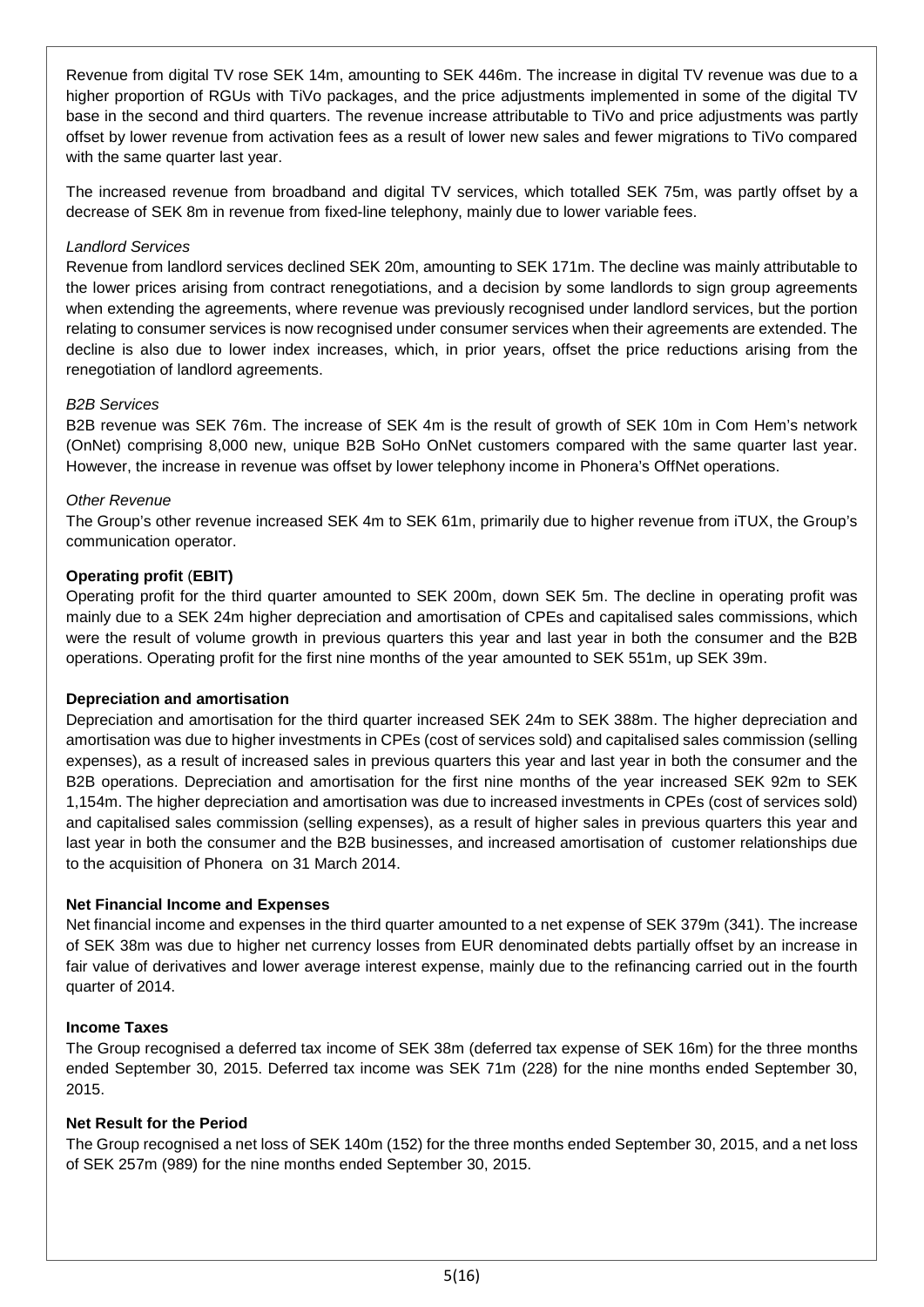# **Reconciliation of the Net Result for the Period to Underlying EBITDA**

The table below sets forth a reconciliation of net loss for the period to Underlying EBITDA for the three months ended September 30, 2015 and 2014, and for the nine months ended September 30, 2015 and 2014.

|                                   | For the three<br>months ended September 30, |       | For the nine<br>months ended September 30, |       | For the year<br>ended<br>December 31, |
|-----------------------------------|---------------------------------------------|-------|--------------------------------------------|-------|---------------------------------------|
|                                   | 2015                                        | 2014  | 2015                                       | 2014  | 2014                                  |
|                                   | (SEK in millions)                           |       | (SEK in millions)                          |       | (SEK in millions)                     |
|                                   | (140)                                       | (152) | (257)                                      | (989) | (1, 350)                              |
|                                   | (38)                                        | 16    | (71)                                       | (228) | (550)                                 |
| Net financial income and expenses | 379                                         | 341   | 879                                        | 1,728 | 2,572                                 |
|                                   | 200                                         | 205   | 551                                        | 511   | 672                                   |
|                                   |                                             |       | 9                                          |       | 15                                    |
|                                   | 388                                         | 364   | 1,154                                      | 1,061 | 1,438                                 |
|                                   |                                             |       |                                            |       |                                       |
|                                   |                                             |       |                                            | 60    | 60                                    |
|                                   |                                             |       |                                            | 9     | 9                                     |
|                                   |                                             | я     | 33                                         | 19    | 40                                    |
|                                   |                                             | (5)   |                                            | 13    | 16                                    |
|                                   |                                             | 3     | 36                                         | 102   | 125                                   |
| Operating currency (loss)/gain    |                                             | 5     | 9                                          | 9     | 16                                    |
|                                   | 593                                         | 577   | 1,759                                      | 1,687 | 2,267                                 |

(1) Write-downs are related to capitalised sales commissions and production facilities.

(2) Include costs for legal and advisory fees for investment opportunities (including costs for acquiring Phonera Företag AB).

### **Underlying EBITDA**

Underlying EBITDA increased SEK 16m to SEK 593m, and the Underlying EBITDA margin was 47.3 (47.7) per cent. The increase in Underlying EBITDA was mainly due to revenue growth from consumer services. The Underlying EBITDA margin was slightly lower as a result of higher marketing costs and changes in the revenue mix, with a decrease in revenue from the high margin landlord and fixed telephony services compensated by increase in revenue from services with slightly lower margins.

#### **Capital expenditure (Capex)**

Capital expenditure for the third quarter amounted to SEK 219m, comprising 17.4 per cent of revenue. The year- onyear decline of SEK 38m was mainly due to lower capitalised sales commissions and lower IT investments. The decline in capitalised sales commissions was primarily the result of lower RGU growth during the third quarter of 2015 compared with the same quarter last year. IT investments fell due to the lower expenses for development projects. Capital expenditure for the first nine months of the year amounted to SEK 732m, up SEK 21m, comprising 19.6 per cent of revenue. The increase was attributable to higher investments in broadband capacity and B2B services and increased investments in CPEs. As previously announced, capital expenditure for the full-year 2015 is expected to be at approximately the same level as in the preceding year, but decline as a percentage of revenue due to revenue growth.

#### **Operating free cash flow**

Operating free cash flow increased SEK 54m in the three months ended September 30, 2015, corresponding to 16.9 per cent, and amounted to SEK 374m (320). The increase was mainly the result of a higher Underlying EBITDA contribution and lower capitalised sales commissions compared with the same quarter last year.

Operating free cash flow was SEK 1,026m (976) in the nine months ended September 30, 2015.

#### **Liquidity**

As per 30 September 2015, the Group held SEK 813m (SEK 586m as per 31 December 2014) in cash and cash equivalents. The Group's total available funds including unutilised credit facilities of SEK 2,425m amounted to SEK 3,238m (SEK 1,181 as per 31 December 2014).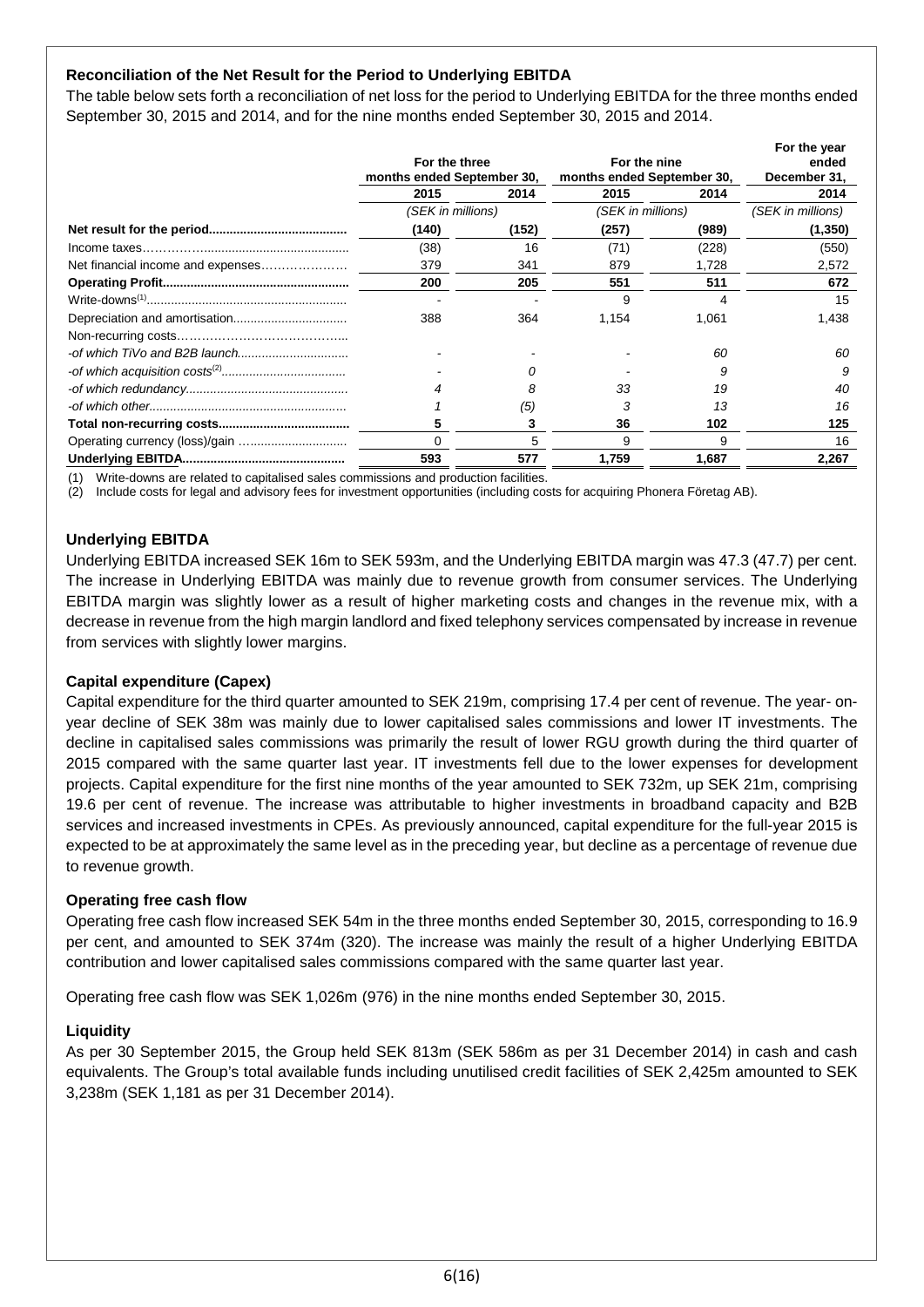# **PRESENTATION OF FINANCIAL AND OTHER INFORMATION**

### **This Interim Report presents the following financial information:**

The unaudited condensed consolidated financial statements of the NorCell Group as of and for the three months and as of and for the nine months ended September 30, 2015 and 2014, and the audited condensed consolidated financial statements as of and for the year ended December 31, 2014. These accounts have been prepared in accordance with International Financial Reporting Standards as adopted by the European Union ("IFRS").

#### **Non-IFRS Financial Measures**

The following financial measures included in this Interim Report are not measures of financial performance or liquidity under IFRS.

The non-IFRS financial measures presented herein are not recognised measures of financial performance under IFRS but measures used by Management to monitor the underlying performance of the business and operations. In particular, the non-IFRS financial measures should not be viewed as substitutes for profit/(loss) for the period, profit/(loss) after financial items, operating income, cash and cash equivalents at period end or other income statement or cash flow items computed in accordance with IFRS. The non-IFRS financial measures do not necessarily indicate whether cash flow will be sufficient or available to meet the Group's cash requirements and may not be indicative of the Group's historical operating results, nor are such measures meant to be predictive of future results.

|                                                      | For the three<br>months ended September 30, |      | For the nine<br>months ended September 30, | For the year<br>ended<br>December 31, |                   |
|------------------------------------------------------|---------------------------------------------|------|--------------------------------------------|---------------------------------------|-------------------|
|                                                      | 2015                                        | 2014 | 2015                                       | 2014                                  | 2014              |
|                                                      | (SEK in millions)                           |      | (SEK in millions)                          |                                       | (SEK in millions) |
|                                                      | 593                                         | 577  | 1.759                                      | 1.687                                 | 2,267             |
| Underlying EBITDA margin (in %) <sup>(2)</sup>       | 47.3                                        | 47.7 | 47.2                                       | 47.8                                  | 47.6              |
|                                                      | 374                                         | 320  | 1.026                                      | 976                                   | 1,216             |
| Operating free cash flow margin (in%) <sup>(4)</sup> | 29.8                                        | 26.5 | 27.5                                       | 27.6                                  | 25.5              |

(1) Underlying EBITDA is defined as net result for the period before income taxes, net financial items, disposals, depreciation and amortisation, non-recurring costs and operating currency gain/(loss) ("Underlying EBITDA"). Depreciation and amortisation is recorded under costs of sales and services (depreciation and amortisation on fixed tangible and intangible assets related to cost of sales and services), selling expenses (depreciation and amortisation on fixed tangible and intangible assets related to the sales function) and administrative expenses (depreciation and amortisation on fixed tangible and intangible assets related to administrative functions). For a reconciliation of Net Result for the Period to Underlying EBITDA, see *"Results of Operations and Financial Condition* - *Reconciliation of the Net Result for the Period to Underlying EBITDA"*.

- (2) Underlying EBITDA margin is calculated as Underlying EBITDA as a percentage of revenue.
- (3) Operating free cash flow is calculated as Underlying EBITDA, less capital expenditure.
- (4) Operating free cash flow margin is calculated as operating free cash flow as a percentage of revenue.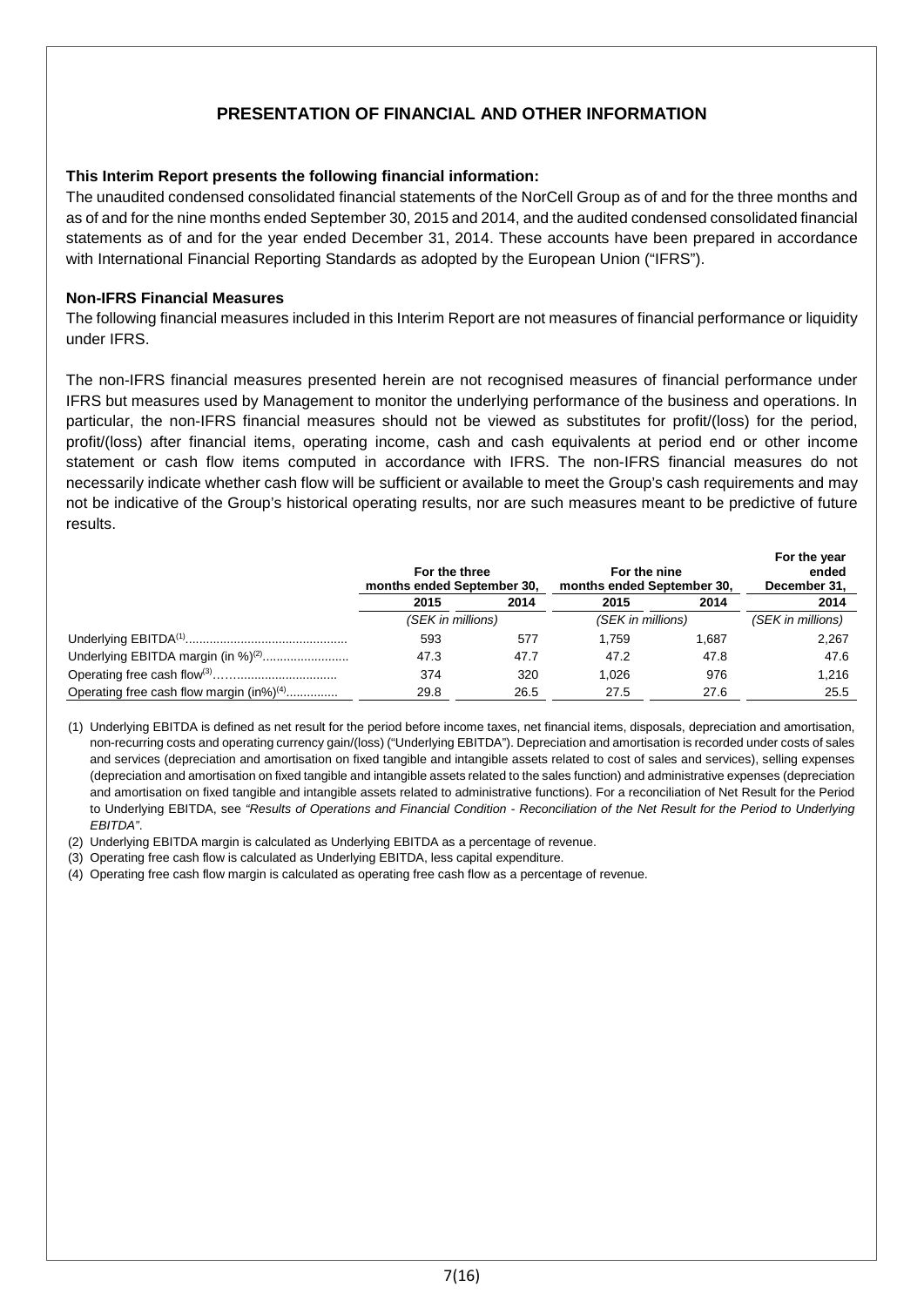### **Selected Operational Data**

These non-IFRS measures have been presented in this Interim Report because they are considered to be important supplemental measures of Com Hem's performance and believed to be widely used by investors and prospective investors comparing performance between companies. Since not all companies compute these or other non-IFRS financial measures in the same way, the manner in which Management has chosen to compute the non-IFRS financial measures presented herein may not be comparable to similarly defined terms used by other companies.

|                                                | As of and for the three<br>months ended September 30, |       | As of and for the three<br>months ended June 30, |       | As of and for the<br>three months<br>ended<br>December 31, |
|------------------------------------------------|-------------------------------------------------------|-------|--------------------------------------------------|-------|------------------------------------------------------------|
|                                                | 2015                                                  | 2014  | 2015                                             | 2014  | 2014                                                       |
|                                                |                                                       |       | (in thousands, except otherwise indicated)       |       |                                                            |
| <b>Landlord Business</b>                       |                                                       |       |                                                  |       |                                                            |
|                                                | 1,942                                                 | 1,846 | 1.930                                            | 1,832 | 1.876                                                      |
|                                                | 29                                                    | 35    | 30                                               | 35    | 33                                                         |
| <b>Consumer Business</b>                       |                                                       |       |                                                  |       |                                                            |
|                                                | 903                                                   | 861   | 894                                              | 846   | 876                                                        |
|                                                | 1,610                                                 | 1,531 | 1,600                                            | 1,503 | 1,566                                                      |
| Consumer RGUs per unique subscriber (in units) | 1.78                                                  | 1.78  | 1.79                                             | 1.78  | 1.79                                                       |
|                                                | 363                                                   | 361   | 361                                              | 360   | 361                                                        |
|                                                | 12.9                                                  | 14.8  | 13.7                                             | 16.4  | 14.2                                                       |
| <b>Consumer RGUs</b>                           |                                                       |       |                                                  |       |                                                            |
|                                                | 631                                                   | 607   | 627                                              | 599   | 618                                                        |
|                                                | 213                                                   | 132   | 204                                              | 103   | 164                                                        |
|                                                | 648                                                   | 594   | 637                                              | 577   | 612                                                        |
|                                                | 331                                                   | 329   | 337                                              | 326   | 337                                                        |

(1) Homes connected represent the number of residential units to which Com Hem provides an analogue or digital connection, primarily through long-term contracts with landlords of MDUs, but also through service provider agreements with communication operators.

(2) ARPU is calculated by dividing the revenue for the respective period by the average number of RGUs for that period and further by the number of months in the period. The average number of RGUs is calculated as the number of RGUs on the first day in the respective period plus the number of RGUs on the last day of the respective period divided by two.

(3) Unique consumer subscribers represent the number of individual end users who subscribed for one or more of Com Hem's upgraded digital services as of the date indicated.

(4) Consumer RGUs (revenue generating units) relate to sources of revenue, which may not always be the same as subscriber numbers. For example, one person may subscribe for two different services, thereby accounting for only one subscriber but two RGUs.

(5) Consumer ARPU is calculated by dividing all digital TV, broadband, fixed-telephony and other revenue that can be allocated to each consumer service, by the average number of total unique subscribers for the respective period, and further by the number of months in the period. The average number of total unique subscribers is calculated as the number of unique subscribers on the first day in the respective period plus the number of unique subscribers on the last day of the respective period, divided by two.

(6) Consumer churn is defined as the voluntary or involuntary discontinuance of services by a subscriber.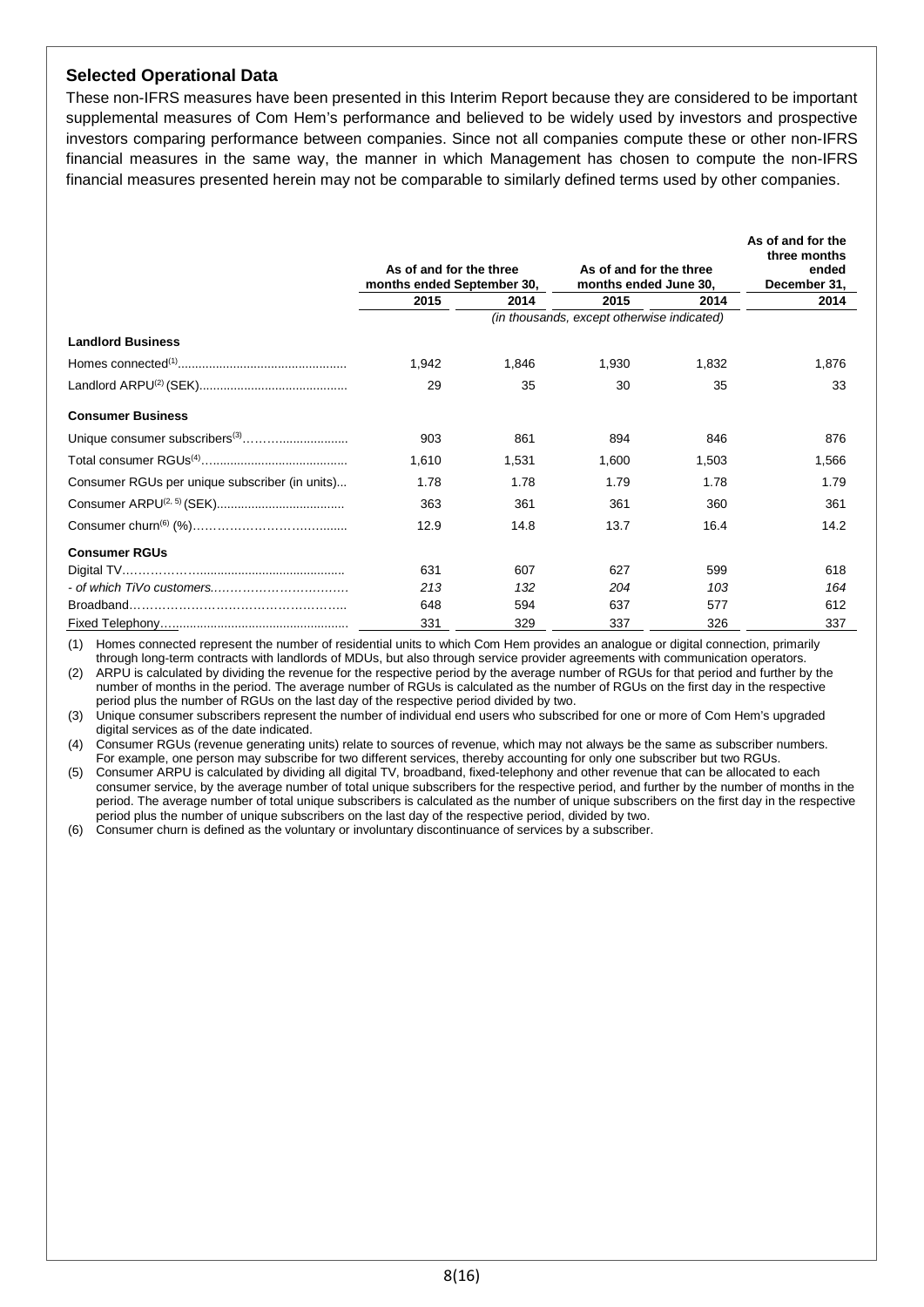# **CONDENSED CONSOLIDATED FINANCIAL STATEMENTS**

*The condensed consolidated financial statements present the NorCell Group as of and for the three months ended September 30, 2015 and 2014, as of and for the nine months ended September 30, 2015 and 2014, and as of and for the year ended December 31, 2014.*

### **Condensed Consolidated Income Statement**

|                                     | For the three<br>months ended September 30, |       | For the nine<br>months ended September 30, |          | For the year<br>ended<br>December 31. |
|-------------------------------------|---------------------------------------------|-------|--------------------------------------------|----------|---------------------------------------|
|                                     | 2015                                        | 2014  | 2015                                       | 2014     | 2014                                  |
|                                     | (SEK in millions)                           |       | (SEK in millions)                          |          | (SEK in millions)                     |
|                                     | 1,255                                       | 1.210 | 3.729                                      | 3,532    | 4.761                                 |
|                                     | (620)                                       | (580) | (1,834)                                    | (1,714)  | (2,315)                               |
|                                     | 635                                         | 630   | 1,895                                      | 1,818    | 2,446                                 |
|                                     | (367)                                       | (358) | (1, 137)                                   | (1, 103) | (1, 491)                              |
|                                     | (72)                                        | (66)  | (199)                                      | (191)    | (256)                                 |
| Other operating income and expenses | 4                                           | 0     | (9)                                        | (12)     | (26)                                  |
|                                     | 200                                         | 205   | 551                                        | 511      | 672                                   |
| Net financial income and expenses   | (379)                                       | (341) | (879)                                      | (1.728)  | (2,572)                               |
|                                     | (178)                                       | (136) | (328)                                      | (1,217)  | (1,900)                               |
|                                     | 38                                          | (16)  | 71                                         | 228      | 550                                   |
|                                     | (140)                                       | (152) | (257)                                      | (989)    | (1, 350)                              |

### **Profit/loss per share**

| Basi<br>   | - 44 | י המי            | 1201 | -15<br>т. |  |
|------------|------|------------------|------|-----------|--|
| Dilut<br>. | 74   | $C^{\text{eff}}$ | 100  | . .       |  |

| <b>Other Comprehensive Income</b>                                                     | For the three<br>months ended September 30, |       | For the nine                       | For the year<br>ended |                      |
|---------------------------------------------------------------------------------------|---------------------------------------------|-------|------------------------------------|-----------------------|----------------------|
|                                                                                       | 2015                                        | 2014  | months ended September 30,<br>2015 | 2014                  | December 31,<br>2014 |
|                                                                                       | (SEK in millions)                           |       | (SEK in millions)                  |                       | (SEK in millions)    |
|                                                                                       | (140)                                       | (152) | (257)                              | (989)                 | (1, 350)             |
| Other comprehensive income<br>Components not to be reclassified to net<br>profit/loss | (5)                                         | (29)  | 35                                 | (67)                  | (110)                |
| Tax attributable to revaluation of pension                                            |                                             | 6     | (8)                                | 15                    | 24                   |
| Total other comprehensive income for the                                              | (4)                                         | (23)  | 27                                 | (53)                  | (86)                 |
| Total comprehensive income for the period                                             | (144)                                       | (175) | (230)                              | (1,041)               | (1, 436)             |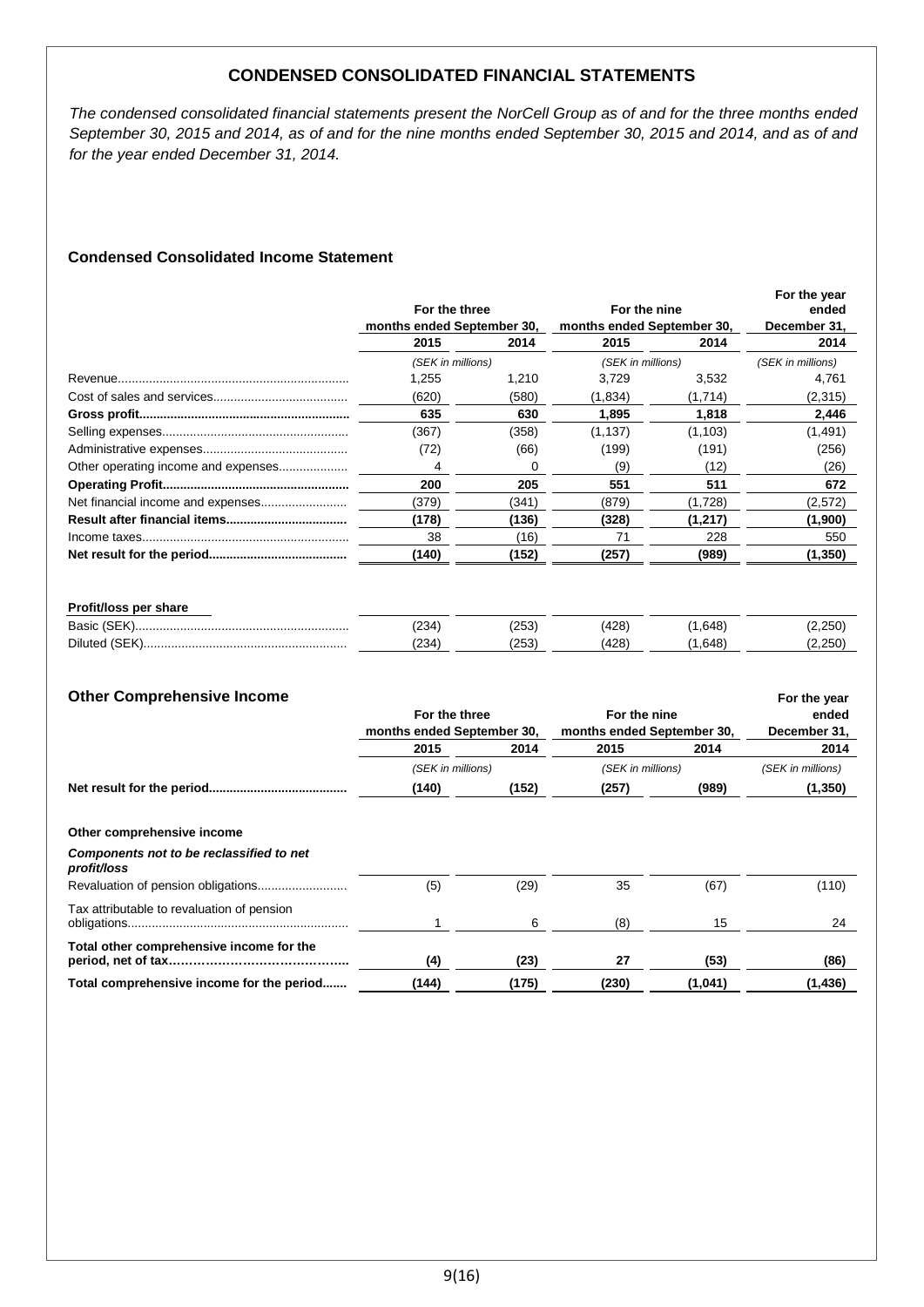### **Condensed Consolidated Balance Sheet**

|                              | As of<br>September 30, | As of<br>September 30, | As of<br>December 31, |
|------------------------------|------------------------|------------------------|-----------------------|
|                              | 2015                   | 2014                   | 2014                  |
|                              | (SEK in millions)      | (SEK in millions)      | (SEK in millions)     |
| <b>Non-current assets</b>    |                        |                        |                       |
|                              | 15,605                 | 16.126                 | 16,041                |
| -of which goodwill           | 10,899                 | 10,899                 | 10,899                |
|                              | 1,510                  | 1,469                  | 1,505                 |
|                              | 541                    |                        | 267                   |
|                              | 17,656                 | 17,595                 | 17,813                |
|                              | 745                    | 652                    | 791                   |
|                              | 813                    | 678                    | 586                   |
|                              | 1,558                  | 1,330                  | 1,377                 |
|                              | 19,214                 | 18,924                 | 19,190                |
|                              | 649                    | 1,339                  | 1,236                 |
|                              | 16,501                 | 14,770                 | 15,893                |
| -of which intercompany loans | 7,024                  | 6.279                  | 6,501                 |
|                              | 212                    | 191                    | 236                   |
|                              | 149                    | 458                    | 212                   |

| 16.861 | 15.420 | 16,341 |
|--------|--------|--------|
| 30     | 472    | 30     |
| 1.674  | .694   | .584   |
| 1.704  | 2.165  | 614.   |
| 19.214 | 18.924 | 19.190 |

|                                         | As of<br>September 30, | As of<br>September 30, | As of<br>December 31, |  |
|-----------------------------------------|------------------------|------------------------|-----------------------|--|
|                                         | 2015                   | 2014                   | 2014                  |  |
|                                         | (SEK in millions)      | (SEK in millions)      | (SEK in millions)     |  |
|                                         | 1,236                  | (664)                  | (664)                 |  |
|                                         | (257)                  | (989)                  | (1,350)               |  |
|                                         | 27                     | (53)                   | (86)                  |  |
|                                         | (230)                  | (1,041)                | (1, 436)              |  |
| Transactions with owners of the company |                        |                        |                       |  |
|                                         | (357)                  |                        |                       |  |
|                                         | (1)                    |                        |                       |  |
|                                         |                        | 3.044                  | 3,044                 |  |
|                                         |                        |                        | 291                   |  |
|                                         | 649                    | 1.339                  | 1,236                 |  |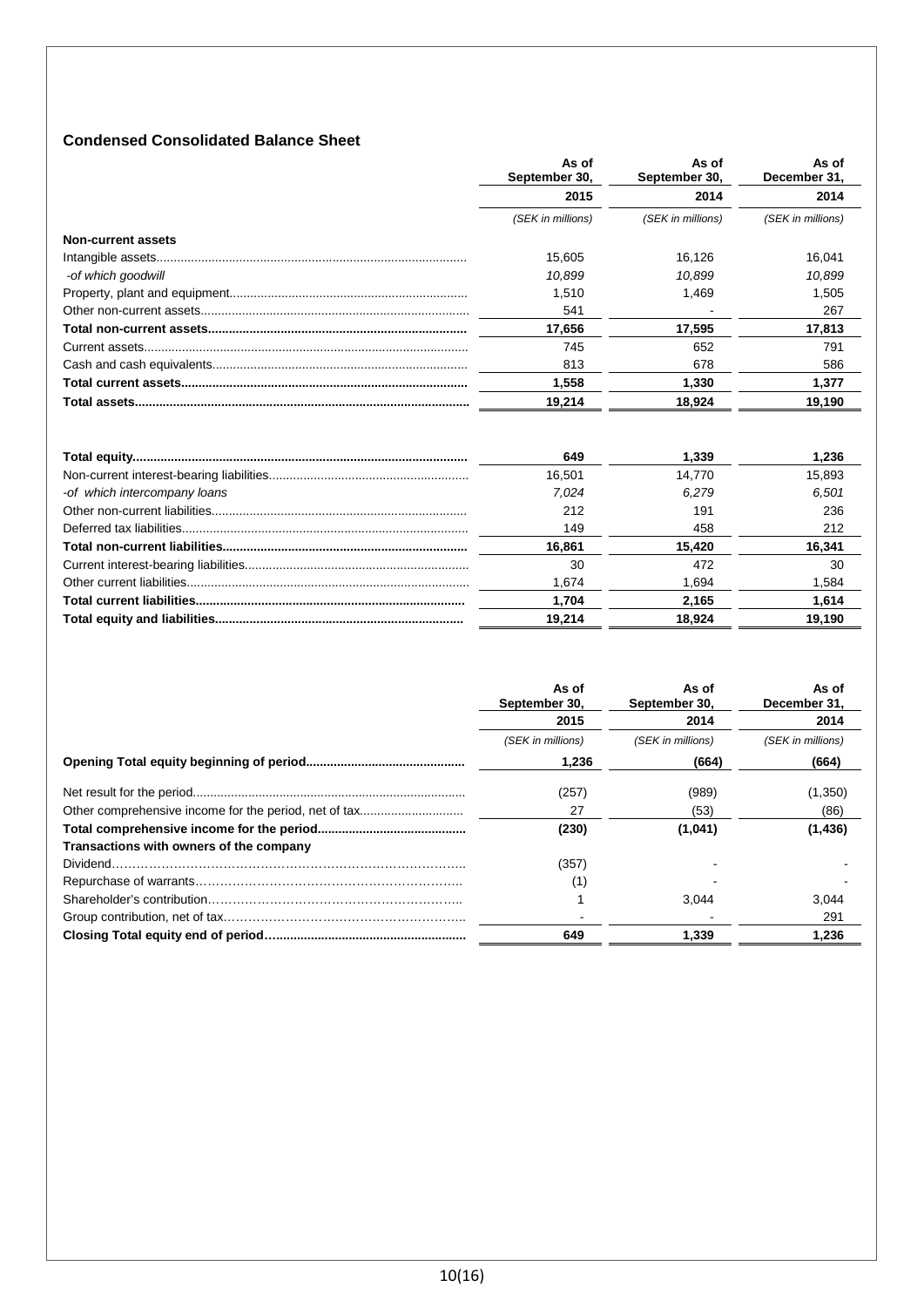# **Condensed Consolidated Cash Flow Statement**

|                                              | For the three              |         | For the nine               | For the year<br>ended |                   |
|----------------------------------------------|----------------------------|---------|----------------------------|-----------------------|-------------------|
|                                              | months ended September 30, |         | months ended September 30, |                       | December 31,      |
|                                              | 2015                       | 2014    | 2015                       | 2014                  | 2014              |
|                                              | (SEK in millions)          |         | (SEK in millions)          |                       | (SEK in millions) |
| Operating activities                         |                            |         |                            |                       |                   |
| Adjustments for items not included in cash   | (178)                      | (136)   | (328)                      | (1,217)               | (1,900)           |
|                                              | 734                        | 574     | 1,818                      | 2,048                 | 2,696             |
|                                              | 68                         | (43)    | 10                         | (183)                 | (159)             |
| Cash flow from operating activities          | 623                        | 396     | 1,500                      | 648                   | 637               |
| Investing activities                         |                            |         |                            |                       |                   |
|                                              | (72)                       | (106)   | (287)                      | (289)                 | (429)             |
| Acquisition of property, plant and equipment | (147)                      | (151)   | (430)                      | (421)                 | (594)             |
|                                              |                            |         |                            | (302)                 | (302)             |
|                                              | (260)                      |         | (260)                      |                       |                   |
| Divestment of financial assets               | 0                          | 6       | 0                          | 6                     | 6                 |
|                                              | (479)                      | (251)   | (977)                      | (1,006)               | (1, 318)          |
| <b>Financing activities</b>                  |                            |         |                            |                       |                   |
| Shareholder's contribution                   |                            | 1,554   |                            | 3,044                 | 3,044             |
|                                              |                            |         | (357)                      |                       |                   |
| Repurchase of shares and warrants            |                            |         | (1)                        |                       |                   |
|                                              |                            |         | 100                        | 4,800                 | 8,575             |
|                                              | (9)                        | (1,468) | (24)                       | (7,868)               | (11,366)          |
|                                              | (3)                        | (6)     | (14)                       | (62)                  | (108)             |
|                                              | (11)                       | 80      | (296)                      | (86)                  | 145               |
|                                              | 133                        | 225     | 227                        | (444)                 | (536)             |
| Cash and cash equivalents at beginning of    | 681                        | 453     | 586                        | 1.122                 | 1,122             |
| Cash and cash equivalents at period end      | 813                        | 678     | 813                        | 678                   | 586               |

# **\*Adjustment for items not included in cash flow**

|                                                                                          |                                             |      |                            |       | For the year      |
|------------------------------------------------------------------------------------------|---------------------------------------------|------|----------------------------|-------|-------------------|
|                                                                                          | For the three<br>months ended September 30, |      | For the nine               | ended |                   |
|                                                                                          |                                             |      | months ended September 30, |       | December 31,      |
|                                                                                          | 2015                                        | 2014 | 2015                       | 2014  | 2014              |
|                                                                                          | (SEK in millions)                           |      | (SEK in millions)          |       | (SEK in millions) |
|                                                                                          | 388                                         | 364  | 1,154                      | 1,061 | 1,438             |
| Unrealised exchange rate differences                                                     | 100                                         | (23) | (53)                       | 173   | 339               |
| Capital gain from divestment of non-current assets<br>Unrealised change in fair value of |                                             |      | 9                          |       |                   |
|                                                                                          | (37)                                        | (1)  | (7)                        | (118) | (158)             |
| Change in capitalised borrowing expenses and                                             | 9                                           | 14   | 27                         | 294   | 432               |
|                                                                                          | 81                                          | 150  | 130                        | 64    | (124)             |
|                                                                                          |                                             | (99) |                            |       |                   |
| Interest not settled with cash, group companies                                          | 188                                         | 167  | 546                        | 562   | 743               |
| Other profit/loss items not settled with cash                                            | 5                                           | 4    | 12                         | 11    | 26                |
|                                                                                          | 734                                         | 574  | 1,818                      | 2,048 | 2,696             |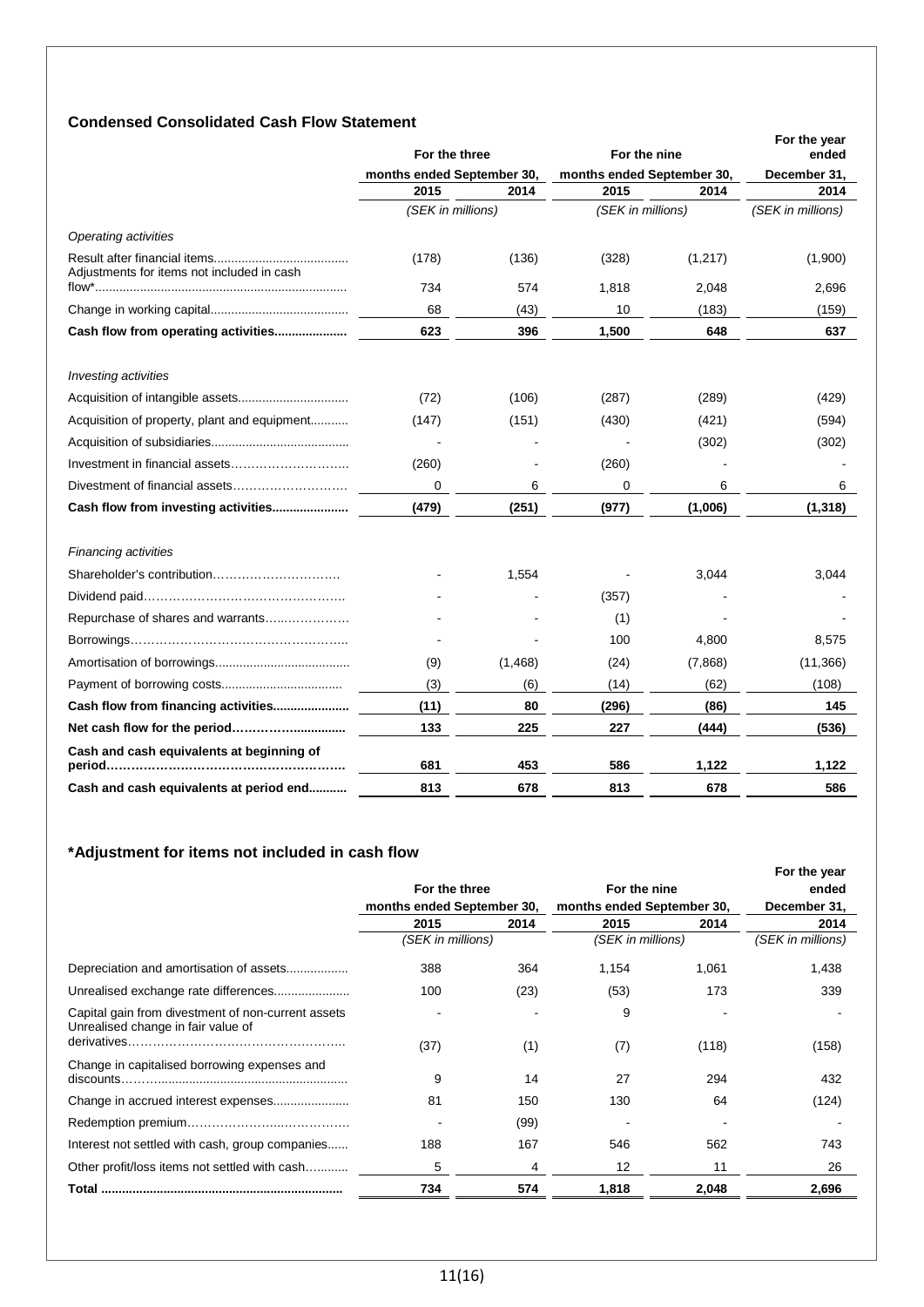# **Notes to the Condensed Consolidated Financial Statements**

### **Note 1 Basis of Preparation**

The consolidated accounts of the Group are prepared in accordance with International Financial Reporting Standards ("IFRS") as endorsed by the EU and disclosed in the Group's Annual Report for 2014 and presented in million Swedish kronor (SEKm) which is also the Group's functional currency. The new or amended IFRS, which became effective on January 1, 2015, have had no material effect on the Consolidated Financial Statements. The Interim Report is prepared in accordance with IAS 34 Interim Financial Reporting.

The Interim Report has been approved for issuance by the Board of Directors on November 3, 2015.

### *Operating Segments*

The operations of the Group are integrated and constitute a single operating segment that offers bundled services to Consumers (digital TV, broadband and fixed telephony), B2B (broadband and telephony) and Landlord (basic TV service), in a single market, Sweden. This is also the base of the Group's management structure and the structure for internal reporting, which is controlled by the Group's Chief Executive Officer, who has been identified as the chief operating decision maker. As such, the Group does not present any operating segment information.

### **Note 2 Revenue**

Total revenue amounted to SEK 3,729m (3,532) in the nine months ended September 30, 2015. Consumer revenue amounted to SEK 2,796m (2,632), or 75.0 (74.5) per cent of total revenue, whereof digital TV revenue amounted to SEK 1,334m (1,298), or 35.8 (36.8) per cent of total revenue, broadband revenue amounted to SEK 1,233m (1,074), or 33.1 (30.4) per cent of total revenue, and fixed telephony amounted to SEK 230m (260), or 6.2 (7.4) per cent of total revenue. Landlord revenue amounted to SEK 525m (588), or 14.1 (16.7) per cent of total revenue. B2B revenue amounted to SEK 230m (145), or 6.2 (4.1) per cent of total revenue. Other revenue amounted to SEK 178m (167), or 4.8 (4.7) per cent of total revenue.

| Revenue               | For the nine<br>months ended<br>September 30, |          | For the nine<br>months ended<br>September 30, |
|-----------------------|-----------------------------------------------|----------|-----------------------------------------------|
| <b>SEK in million</b> | 2015                                          | % Change | 2014                                          |
|                       | 2.796                                         | 6.2      | 2,632                                         |
| Landlord.             | 525                                           | $-10.8$  | 588                                           |
|                       | 230                                           | 59.4     | 145                                           |
| Other $\dots$         | 178                                           | 6.1      | 167                                           |
| Total.                | 3.729                                         | 5.6      | 3,532                                         |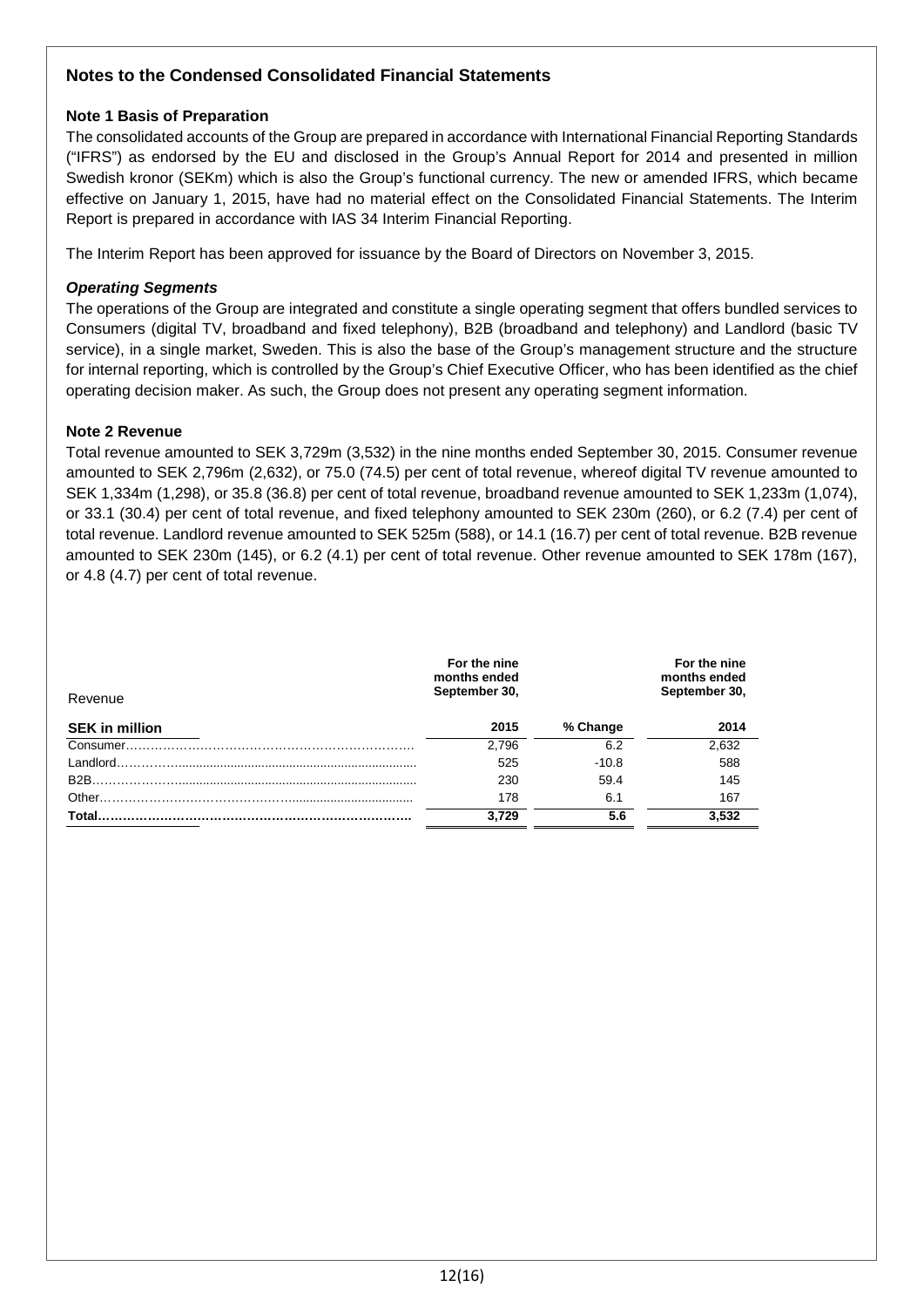### **Note 3 Operating Expenses**

The Group's cost of sales and services amounted to SEK 1,834m (1,714), or 49.2 (48.5) per cent of total revenue in the nine months ended September 30, 2015. Selling expenses amounted to SEK 1,137m (1,103), or 30.5 (31.2) per cent of total revenue, administrative expenses amounted to SEK 199m (191), or 5.3 (5.4) per cent of total revenue and the Group's net other operating income and expenses amounted to an expense of SEK 9m (12).

### **Note 4 Financial Income and Expenses**

Financial income and expenses summarised to a net financial expense of SEK 879m (1,728) in the nine months ended September 30, 2015.

The lower net expense was due to lower average interest rates due to the refinancing carried out in the second and fourth quarter of 2014.

#### **Note 5 Income Taxes**

The Group recognised a deferred tax income for the nine months ended September 30, 2015 of SEK 71m (228).

#### **Note 6 Net Result for the Period**

The Group recognised a net loss of SEK 257m (989) in the nine months ended September 30, 2015.

#### **Note 7 Capital Expenditure (capex)**

Capital expenditure for the first nine months of the year amounted to SEK 732m, up SEK 21m, comprising 19.6 per cent of revenue. The increase was attributable to higher investments in broadband capacity and B2B services and increased investments in CPEs. As previously announced, capital expenditure for the full-year 2015 is expected to be at approximately the same level as in the preceding year, but decline as a percentage of revenue due to revenue growth.

### **Note 8 Liquidity and Financial Position**

As per 30 September 2015, the Group held SEK 813m (SEK 586m as per 31 December 2014) in cash and cash equivalents. The Group's total available funds including unutilised credit facilities of SEK 2,425m amounted to SEK 3,238m (SEK 1,181m as per 31 December 2014).

The loan facilities with credit institutions are conditional on the Group continually satisfying a predetermined financial key metric, referred to as the covenant. The covenant is consolidated net debt (Interest-bearing liabilities, excluding borrowing costs and intercompany loans, less cash and cash equivalents) in relation to consolidated Underlying EBITDA LTM. In addition, there are provisions and limitations in loan agreements for the credit facilities with credit institutions and bond loans regarding further debt gearing, guarantee commitments and pledging, material changes to operating activities, as well as acquisitions and divestments. The conditions had been met by a solid margin as per 30 September 2015.

### **Note 9 Equity**

The Group has distributed a dividend of SEK 357m to the Parent company Com Hem Holding AB (publ).

### **Note 10 Fair Value of Derivative Instruments**

In order to decrease the Group's interest-rate risks and currency exposure, certain derivatives have been entered into. The derivatives are measured at fair value and are recognised in profit or loss. Hedge accounting is not applied. The fair value of the Group's financial assets and liabilities are estimated to be equal to the carrying amounts. The Group only holds level 2 instruments as described in the Group's 2014 Annual Report. There were no transfers between levels or valuation techniques during the period. Changes in the fair value of derivatives were recognised to the amount of SEK 7m (118) in financial income and expenses for the year.

The following table illustrates the fair value of the derivatives at period end.

| <b>SEK</b> in millions | As of<br>September 30,<br>2015 | As of<br>September 30,<br>2014 | As of<br>December 31,<br>2014 |
|------------------------|--------------------------------|--------------------------------|-------------------------------|
|                        | 4b                             |                                | 39                            |
|                        |                                |                                |                               |
|                        | 4t                             |                                | 39                            |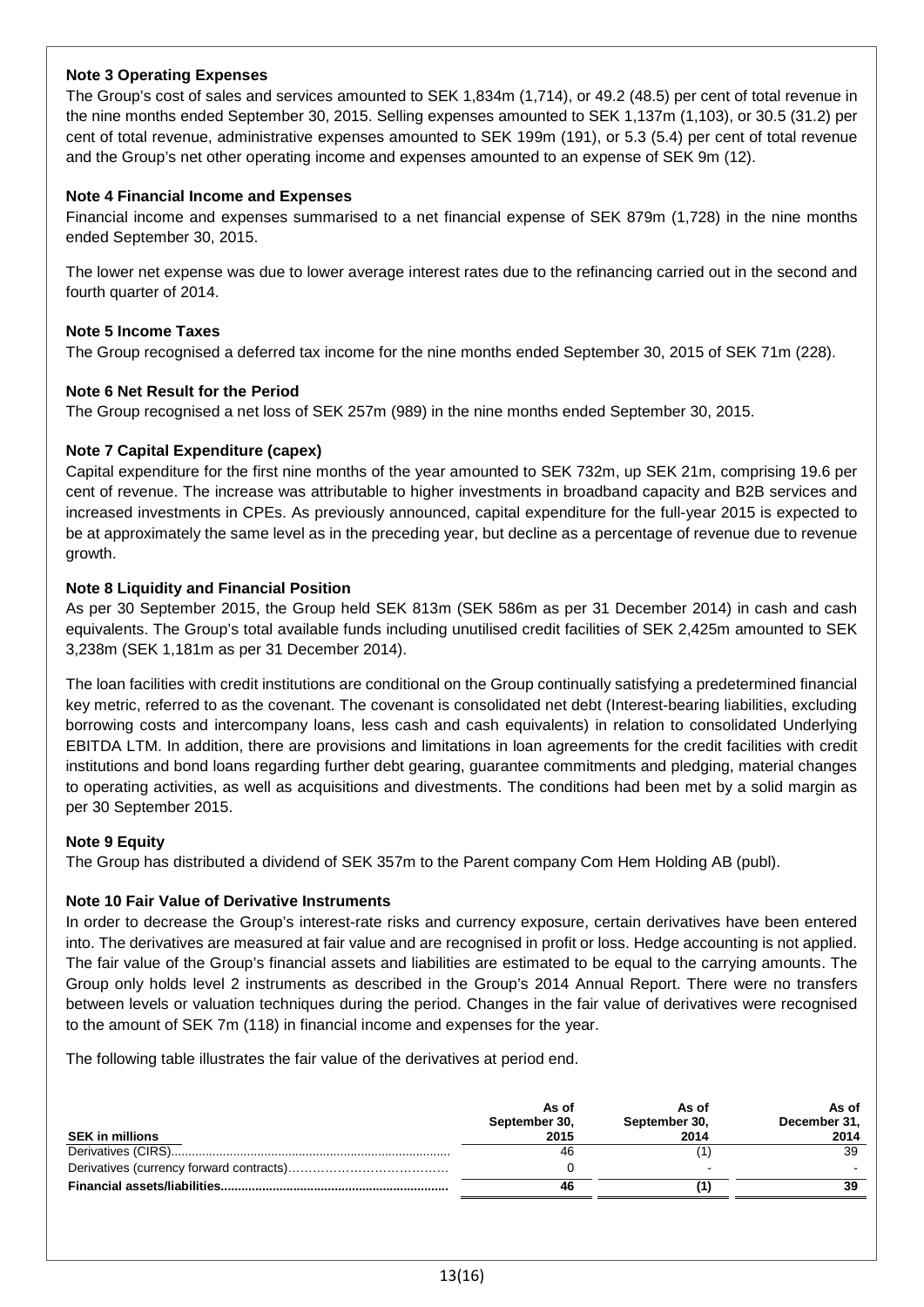### **Note 11 Risks and Uncertainty Factors**

The Group and the parent company have identified a number of operational and financial risks. Operational risks include increased competition, the ability to attract and retain customers, technical development, regulatory environment and substitution from fixed to mobile telephony. Financial risks include liquidity, credit, interest rate, and currency risks. For a detailed description of the significant risk factors for the Group's future development please see the description in the Group's 2014 Annual Report. The Group believes that the risk environment has not materially changed from the description in the 2014 Annual Report.

### **Note 12 Events During the Third quarter**

For the first time, the number of unique consumer subscribers exceeded 900,000, totalling 903,000 at the end of the quarter.

A record-low churn rate of 12.9 per cent, down from 13.7 per cent in the second quarter.

Com Hem extended its partnership agreements with TV4 and Netflix.

Secured refinancing of the Euro Senior Notes, which is expected to save the company about SEK 100m in interest expense per annum, with effect from November 2015.

### **Note 13 Subsequent Events**

Gävle's municipal housing company, Gavlegårdarna, extended its agreement with Com Hem for a period of two years with an option to extend the term for another five years. The agreement means that access to broadband, digital TV and telephony from Com Hem will continue for Gavlegårdarna's 15,300 households.

Tobias Lennér appointed head of our B2B business and CEO of Phonera.